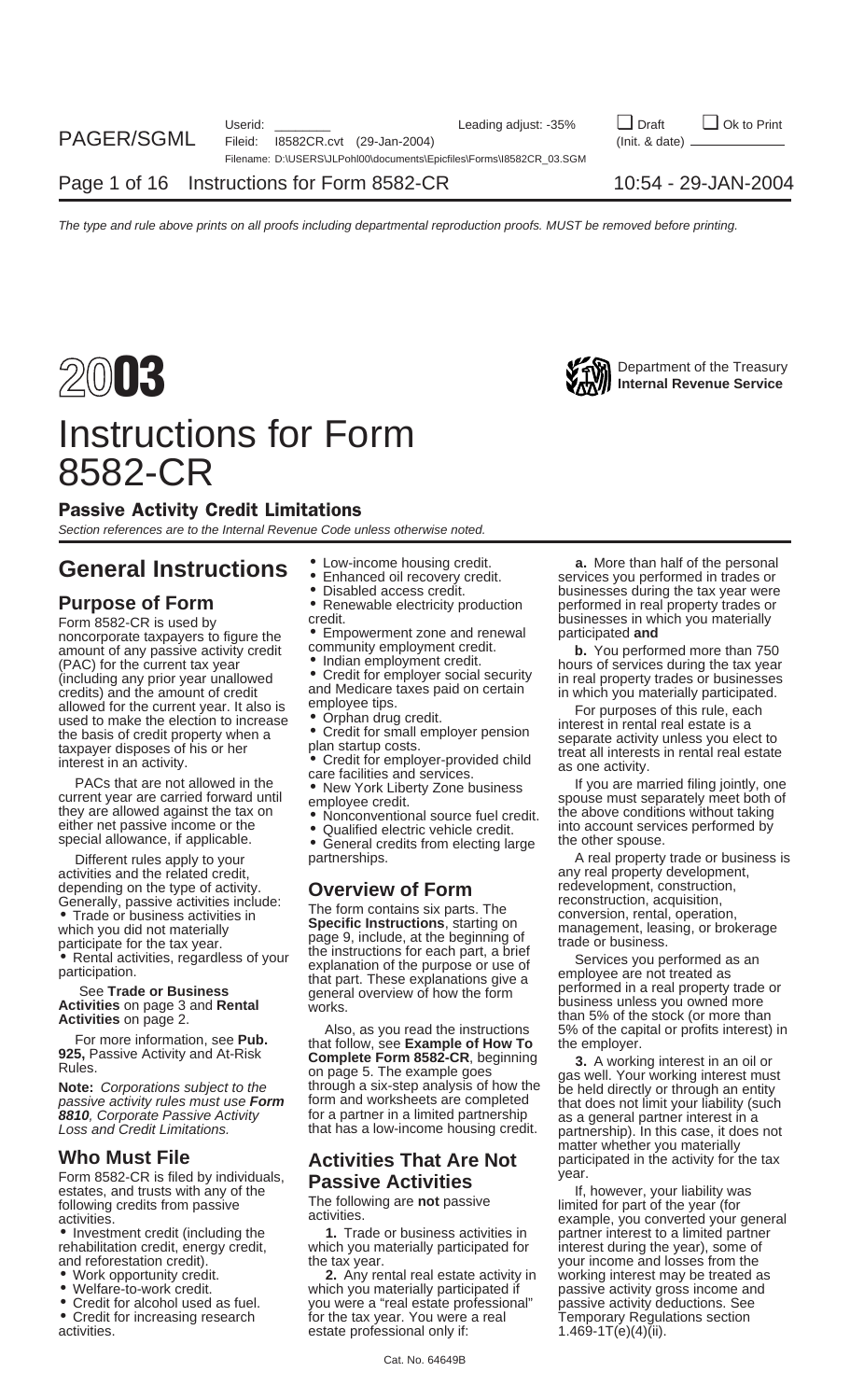applies if you rented out a dwelling customer use equals the sum of unit that you also used as a home these class-by-class average periods<br>during the year for a number of days weighted by gross income. See<br>that exceeds the **greater of** 14 days Regulations section 1.469-1(e)(3)(iii). **Acti** 

A rental activity is a passive activity **incidental** to a nonrental activity. participate, report the credits from the even if you materially participated in The rental of property is incidental activity on the torms you normally<br>the activity (unless it is a rental real to an activity of holding property for<br>estate activity in which you ma

five exceptions listed below, the of the smaller of the **unadjusted** activity through a publicly traded rental of the property is not treated as **basis** or the fair market value (FMV) partnership (PTP). See **Publicly** rental of the property is not treated as **basis** or the fair market value (FMV) partnership (PTP). See **Publicity**<br>a rental activity. See **Reporting** of the property. **Traded Partnerships (PTPs)** on<br>**Credits From the Activ** 

tangible property (real or personal) is  $\frac{1016}{\pi}$  and the rental of property is incidental and 11. customers and the gross income (or to a trade or business activity if:<br>expected gross income) from the<br>activity represents amounts paid (or<br>to be paid) mainly for the use of the<br>particle of the search contract, or some oth

all rental periods by the number of defined business hours for **Worksheet 3** is for low-income rentals during the tax year. If the honexclusive use by various housing credits for property placed in activity involves renting more than customers.<br>
one class of property, multiply the **5.** You provide property for use in through a pass-through entity in

**4.** The rental of a dwelling unit you rental income from that class to the capacity as an owner of an interest in used as a residence if section activity's total gross rental income. the partnership, S corporation, or joint 280A(c)(5) applies. This section The activity's average period of venture.

or 10% of the number of days during<br>the year that the home was rented at<br>a fair rental.<br>**5.** An activity of trading personal<br>property for the account of owners of<br>individuals. To determine if personal<br>property for the acco property that is actively traded, such the type and amount of labor required on page 3) and, if so,<br>as stocks, bonds, and other to perform the services, and the value securities. See Temporary of the services relative to t

Generally, credits from these **2. Extraordinary personal** beginning on page 3).<br>
activities are not entered on Form **services** were provided in making the<br>
8582-CR. However, credits from use. This applies only if the ser these activities may be subject to<br>limitations other than the passive<br>credit limitation rules.<br>credit limitation rules.<br>is incidental to their receipt of the<br>is incidental to their receipt of the<br>4 on page 11.

participated and you were a real holding the property is to realize a any of the five exceptions, it is estate professional).<br>
estate professional). Estate professionally a passive activity. Special However, if you meet any of the gross rental income is less than 2% rules apply if you conduct the rental rental<br>e exceptions listed below, the of the smaller of the **unadjusted** activity through a publicly traded

Credits From the Activities on this Unadjusted basis is the cost of the page 15.<br>
page if you meet any of the property without regard to life rental activity is not depreciation deductions or any other conducted through a

The rental of property is incidental to a trade or business activity if:

**1.** The **average period of** smaller of the unadjusted basis or the **customer use** is: **FMV** of the property.

**5.** You provide property for use in average period of customer use of a nonrental activity of a partnership, S which you acquired your interest each class by the ratio of the gross corporation, or joint venture in your before 1990). each class by the ratio of the gross corporation, or joint venture in your before 1990).

Frequent immedion rules.<br> **Rental Activities** is incidental to their receipt of the the activity is a trade or business<br> **Rental Activities 3.** Rental of the property is activity in which you **did** materially<br>
A rental a

depreciation deductions or any other conducted through a PTP, the<br>An activity is a rental activity if basis adjustment described in section passive rental activity is entered in<br>Worksheet 1, 2, 3, or 4 on pages 10

**EXCEPTIONS**<br>An activity is **not** a rental activity if: the property is less than 2% of the credits from passive rental real estate<br>1. The average period of smaller of the unadiusted basis or the activities and low-income credits for property placed in service<br>before 1990. This worksheet is also **a.** 7 days or less **or**<br> **b.** 30 days or less **and significant**<br> **b.** 30 days or less **and significant**<br> **employer's** convenience to an<br> **personal services** (see below) were<br>
provided in making the rental property<br>
or dep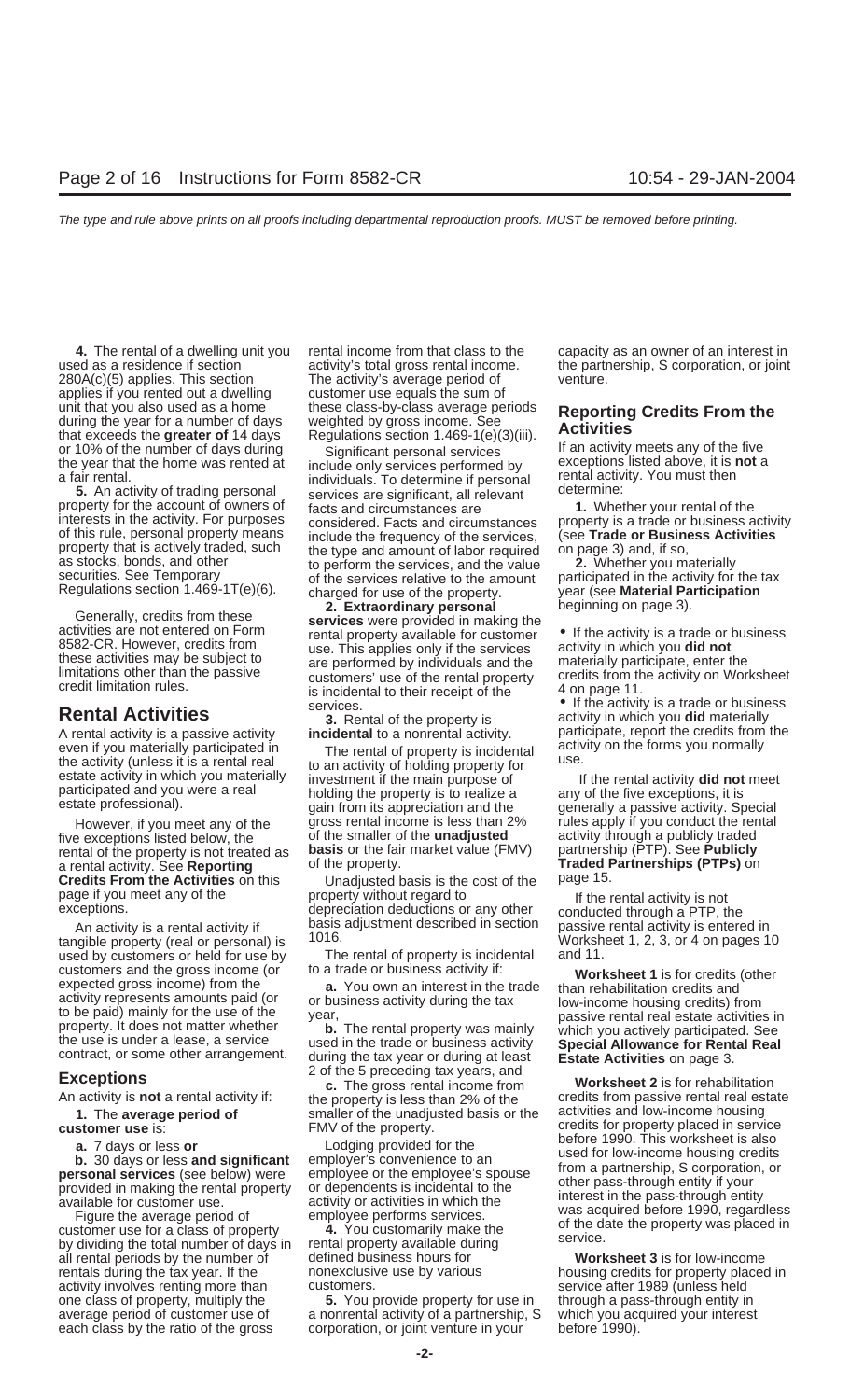passive trade or business activities in year your interest (including your special allowance is limited to 50% of which you did not materially spouse's interest) in the activity was the difference between \$250,000<br>participate and passive rental real less than 10% (by value) of all (\$125,000 if married filing separa participate and passive rental real less than 10% (by value) of all  $\sim$  (\$125,000 if married filing separately) estate activities in which you did not interests in the activity. The same and your modified adjusted gross actively participate (but **not** Active participation is a less income.<br>
rehabilitation credits from passive **incometring and the material** is the relatively

Form allowed under this exception on **Form** expenditures, and<br> **8582**, Passive Activity Loss **COLOGIC CONCERT EXPERIMENT CONCERT CONCERT EXPERIMENT CONCERT CONCERT CONCERT CONCERT<br>
Limitations. The maximum special <b>Activit** Limitations. **Activity Activity Contractivity Activities Activities Activities Activities Activities Activities Activities Activities Activities Activities Activities Activities Activities A** 

to low-income housing credits and • \$25,000 for single individuals and activity (other than a rental activity or<br>rehabilitation credits from a rental real married individuals filing a joint return an activity treated as in rehabilitation credits from a rental real married individual<br>estate activity even if you did not for the tax year. estate activity, even if you did not for the tax year.<br>actively participate in the activity. The  $\bullet$  \$12,500 for married individuals investment) that:

decedent's estate for purposes of the allowance.<br>special allowance for active and the decomposition apply. See **Publicly Traded** 

participate in a rental real estate but less than \$250,000 (\$125,000 if interest in the activity at the time you

**Worksheet 4** is for credits from activity if at any time during the tax married filing separately), your

renabilitation credits from passive stringent requirement than material if your modified adjusted gross<br>
rental real estate activities or participation (see **Material** income is \$250,000 or more<br>
low-income housing credits Special Allowance for Rental<br>
Real Estate Activities<br>
Active Participation. If you actively arranging for cherate to eisince and the commel of the sample and allowance.<br>
Active Participation. If you actively arranging for

- 
- 
- 
- 

exake actively participate in the activity. The the activity. The space are an and the space of the space of the space of the space of the tax attributable space in the space and who flived apart from their credits allowan

filing separately), there is no special

special allowance for active<br>participation in rental real estate credits for property placed in service activities. The election must be made<br>by both the executor (if any) of the credits, the limits on modified<br>decedent's You are not considered to actively (\$100,000 if married filing separately) with an activity if you owned an

The special allowance also applies and **allowance** is: A trade or business activity is an and activity or an older<br>In activity (other than a rental activity or

estate may actively participate in a<br>
rental real estate activity. Unless<br>
future regulations provide an<br>
exception, limited partners are not<br>
reated as actively participating in a<br>
partnership's rental real estate<br>
activi

A qualifying estate is the estate of married filing separately), your<br>
a decedent for tax years ending less special allowance is limited to 50% of **Trade or business activities**<br>
than 2 years after the date of the differen A qualified revocable trust may adjusted gross income is \$150,000 or and activity in which you did not materially<br>A qualified revocable trust may more (\$75,000 or more if married activity in which you did not materially<br>el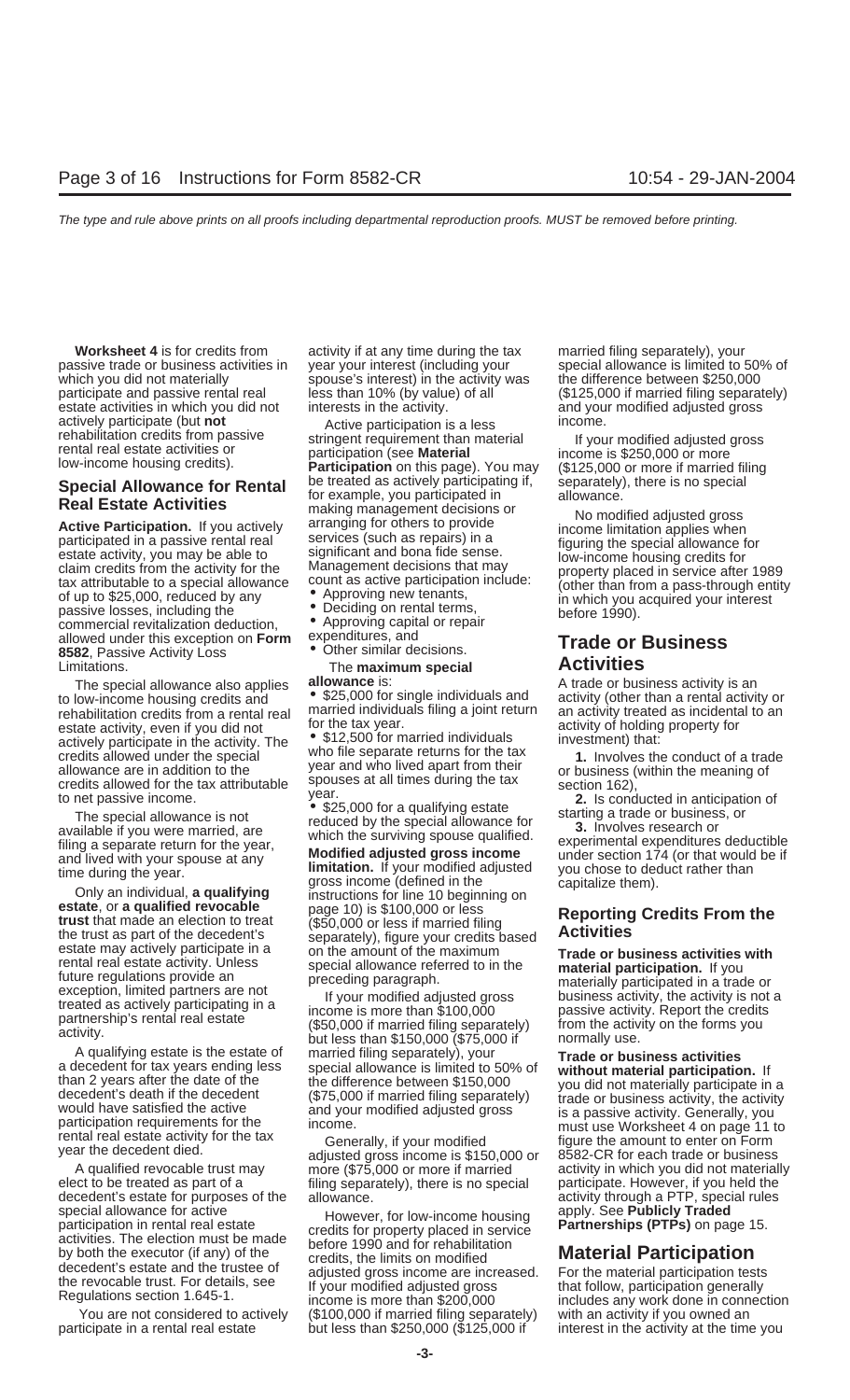the work was to avoid the during the portion of the partnership's capital is not a material during the portion of the partnership's disallowance of losses or credits from income-producing factor.<br>
the activity under the passive activity **7.** Based on all the facts and indirectly owned your limited partner<br>
rules.<br>
circumstances you participated in the

prove your participation in an activity substantial basis during the tax year. electing large partnership's taxa<br>by any reasonable means. You do You did not materially participate in income or loss from all trade or logs, or similar documents if you can activity for 100 hours or less during conduct of a single passive trade or<br>establish your participation by other the tax year.<br>reasonable means. For this purpose, Your participation in reasonable means. For this purpose, Your participation in managing the **Special rules for certain retired** reasonable means include, but are activity does not count in determining **disabled farmers and surviving** performed over a period of time and under this test if: or disabled farmers and surviving<br>the approximate number of hours and a convincement is a control of the spouses of farmers are treated as

individuals (including individuals who activity you own may be counted as<br>did not own any interest in the your participation in the activity, even<br>activity) for the year.

for more than 100 hours during the and your spouse file a joint return for business activities or rental activities<br>tax year, and you participated at least the tax year. tax year, and you participated at least the tax year.<br>
as much as any other individual  $\begin{matrix} - & - & - \end{matrix}$  as much as a single activities make up an appropriate

which you participated for more than<br>
100 hours during the year and in the finances or operations of the the types of trades or businesses,<br>
the extent of common control,<br>
which you did not materially tor your own use.<br>
Ma participate under any of the material **3.** Monitoring the finances or participate under any of the material operations of the activity in a<br>participation tests (other than this operations of the activity in a<br>fourth test).

the activity for any 5 (whether or not **Special rules for limited partners.**<br>
consecutive) of the 10 immediately If you were a limited partner in an **Example.** You have a significant

did the work. The capacity in which  $\blacksquare$  An activity is a personal service However, for purposes of the you did the work does not matter. exactivity if it involves the performance material participation tests, you are However, work is **not** participation if: of personal services in the fields of not treated as a limited partner if you<br>It is not work that an owner would health, law, engineering, architecture, also were a general partner accounting, actuarial science, examed partnership at all times during the performing arts, consulting, or in any partnership's tax year ending with or activity **and** performing arts, consulting, or in any **•** One of your main reasons for doing other trade or business in which other trade or business in which within your tax year (or, if shorter,

circumstances, you participated in the **Proof of participation.** You may activity on a regular, continuous, and A limited partner's share of an prove your participation in an activity substantial basis during the tax year. electing large partnership's taxable

by any reasonable means. You do You did not materially participate in income or loss from all trade or<br>not have to maintain not have to maintain is the activity under this seventh test, business and rental activities is<br>contemporaneous daily time reports bowever, if you participated in the streated as income or loss from the contemporaneous daily time reports, however, if you participated in the freated as income or loss from the cont<br>logs, or similar documents if you can activity for 100 hours or less during conduct of a single passive trade

whether you materially participated **spouses of farmers.** Certain ret<br>under this test if: **provident** or disabled farmers and surviving

in an activity if you satisfy **at least** activity than you did (regardless of **Fig. 1999 of the following tests.**<br> **one** of the following tests. Whether the individual was **Estates and trusts.** The PAC<br> **Extates and trusts** 

If your spouse did not own an interest of **Activities**<br>activity) for the year.<br>**3.** You participated in the activity in the activity and whether or not you Generally, one or more trade or **3.** You participated in the activity in the activity and whether or not you Generally, one or more trade or more trade or more trade or more trade or more trade or  $\frac{1}{1}$  and your spouse file a joint return for busines

as much as any other individual<br>
(including individuals who did not own<br>
(including individuals who did not own<br>
investor in an activity is not treated as<br>
the activities make up an appropriate<br>
year.<br>
4. The activity is a

preceding tax years. **over any other contains in a bakery and a** activity, you generally **did not** a cownership interest in a bakery and a **6.** The activity is a **personal** materially participate in the activity. movie theater in Baltimore and in a **service activity** in which you **back**roop baterially participate in the bakery and a movie theater in materially participated for any 3 exactivity, however, if you met material Philadelphia. Depending on all the (whether or not consecutive) participation test 1, 5, or 6 (see Tests relevant facts and circumstances, preceding tax years. **for individuals**) for the tax year. there may be more than one

reasonable means include, but are activity does not count in determining **disabled farmers and surviving**<br>not limited to, identifying services whether you materially participated **spouses of farmers.** Certain retired the approximate number of hours<br>spent performing the services during<br>that period, based on appointment<br>books, calendars, or narrative<br>summaries.<br>**Tests for individuals.** You hours during the tax year performing<br>materially

1. You participated in the activity<br>for more than 500 hours.<br>
2. Your participation in the activity<br>
for the tax year was substantially all<br>
of the participation in the activity<br>
of the participation in the activity of all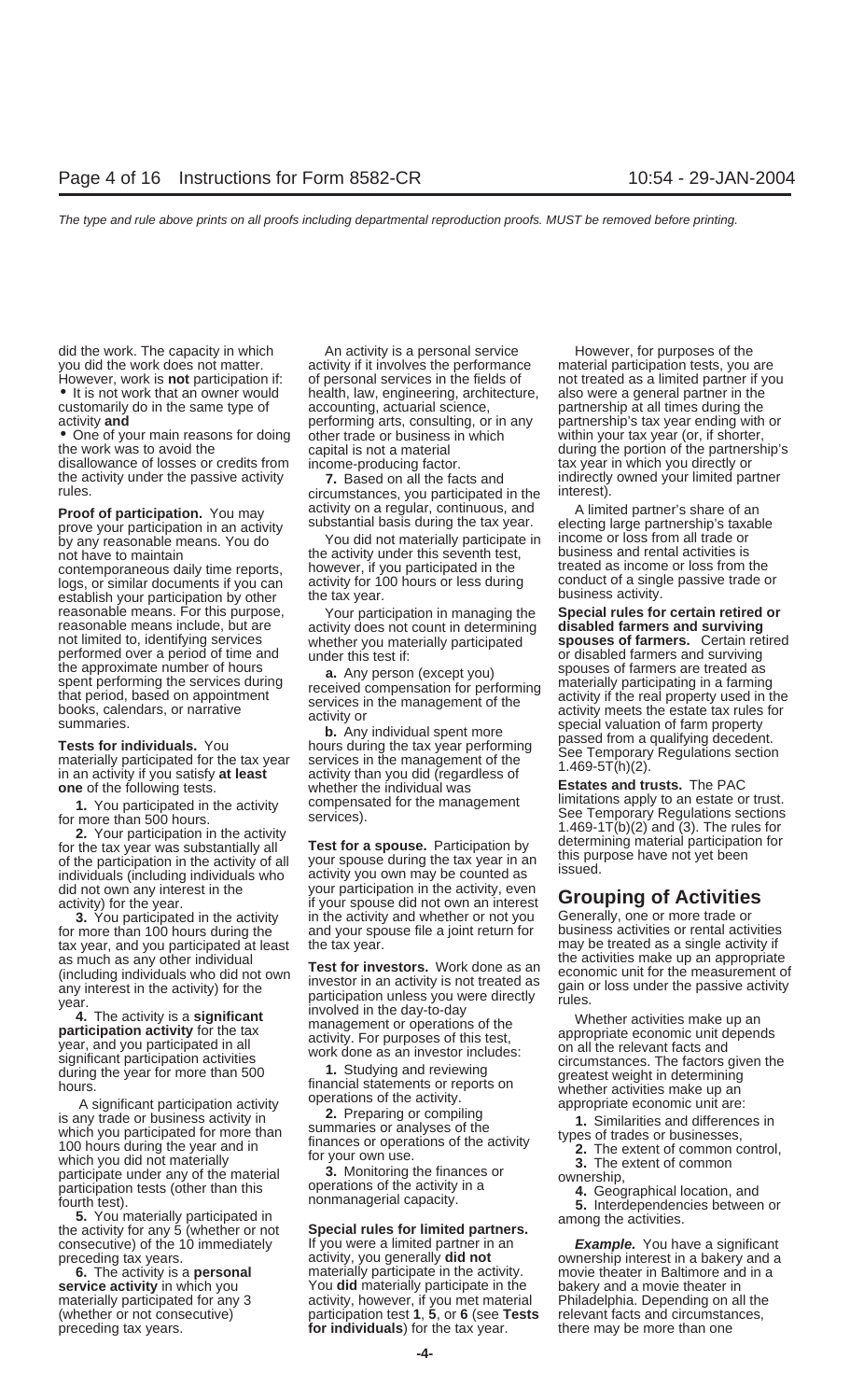reasonable method for grouping your the rental activity. If so, the portion of A partner or shareholder may not activities. For instance, the following the rental activity involving the rental treat as separate activities those<br>groupings may or may not be of property used in the trade or activities grouped together by the

of property used in the trade or activities grouped together by the permissible. business activity may be grouped partnership or corporation.<br>• A single activity, with the trade or business activity. **Partial disposition of an** 

• A single activity, with the trade or business activity.<br>
• A movie theater activity and a<br>
bakery activity, or the state of present of the state of present activity involving the rental of presonal<br>
• A movie theater act

unless a material change in the facts which you hold an interest as a<br>and circumstances makes it clearly limited partner or as a limited partner or as a limited partner or as a limited partner or as a limited partner or as inappropriate. entrepreneur (as defined in section<br>
The IRS may regroup your  $464(e)(2)$ , if that other activity<br>
activities if your grouping fails to<br>
reflect one or proced propriate activiting motion picture films or Unall reflect one or more appropriate distributing motion picture films or Unallowed PACs, unlike unallowed economic units and one of the videotapes; farming; leasing section passive activity losses, are not videotapes; farming; leasing section passive activity losses, are not<br>1245 property; or exploring for (or allowed when you dispose of your primary purposes of your grouping is 1245 property; or exploring for to allowed when you dispose of your exploiting) oil and gas resources or to avoid the passive activity interest in an activity. However, you dispose of y

- 
- 
- 

limitations.<br>
limitations on a reuning octoin and a chiulting conducted through the credit property by the amount of the **Limitation on grouping certain**<br> **Limitation on grouping certain**<br> **Activities conducted through credit property by the amount of the<br>
<b>activities.** The following activities<br> **Activities corporations, and** original basis

### **Example of How To Complete Form 8582-CR**

In 2003, John Jones purchased an interest as a limited partner in Partnership A. Mr. Jones is married and files a joint return. During 2003, the partnership placed in service a residential rental building that qualified for the low-income housing credit.

Mr. Jones received a Schedule K-1 from the partnership. The low-income housing credit is shown on line 12(a)(1) of Schedule K-1.

Mr. Jones' net passive income for 2003 is zero.

### **Schedule K-1:**

|                | 13 | to rental real estate activities expansion of the state of the state of the state of the state of the state of the state of the state of the state of the state of the state of the state of the state of the state of the sta<br>d Credits related to other rental activities<br>Other credits <u>.</u> | 12d<br>13                         | (Form 1065).                                             |
|----------------|----|----------------------------------------------------------------------------------------------------------------------------------------------------------------------------------------------------------------------------------------------------------------------------------------------------------|-----------------------------------|----------------------------------------------------------|
| <b>Credits</b> |    | activities<br>c Credits (other than credits shown on lines 12a and 12b) related                                                                                                                                                                                                                          | 12 <sub>b</sub><br>///////<br>12c | See page 8 of Partner's<br>Instructions for Schedule K-1 |
|                |    | <b>b</b> Qualified rehabilitation expenditures related to rental real estate                                                                                                                                                                                                                             | 12a(2)<br>///////                 |                                                          |
|                |    | 12a Low-income housing credit: (1) From section 42(i)(5) partnerships                                                                                                                                                                                                                                    | 12a(1)<br>12,000                  | Form 8586, line 5                                        |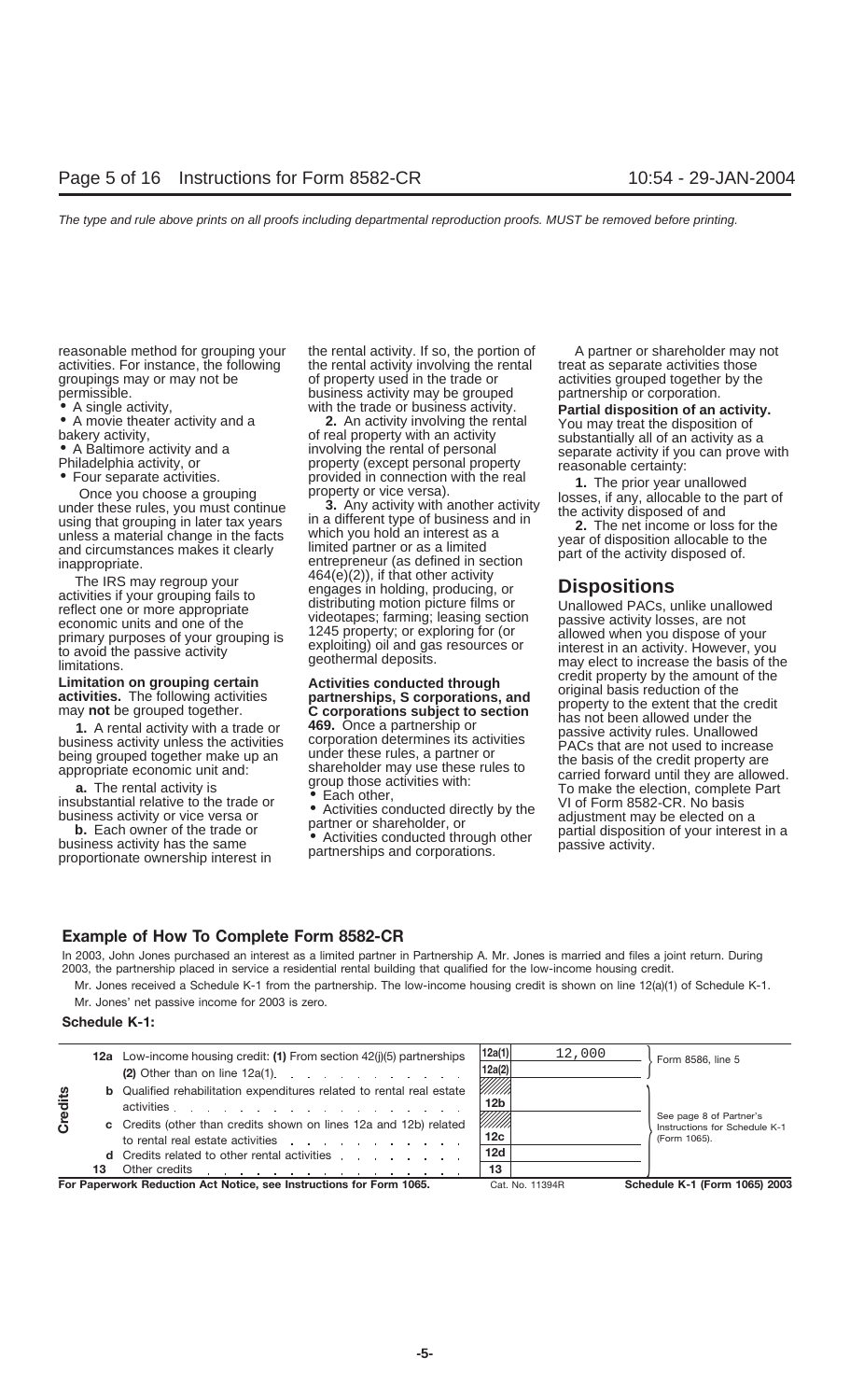**Step 1.** Mr. Jones will need the following forms to report the low-income housing credit:

- **Form 8586,** Low-Income Housing Credit.
- **Form 8582-CR,** Passive Activity Credit Limitations.

Mr. Jones follows the instructions for line 12a of Schedule K-1 and enters the employer identification number (EIN) of the partnership and the \$12,000 low-income housing credit on line 5 of Form 8586, and completes line 6.

|        |                                                                          |                                                                                                                                                                                                                                                                 |                            |              | OMB No. 1545-0984         |  |
|--------|--------------------------------------------------------------------------|-----------------------------------------------------------------------------------------------------------------------------------------------------------------------------------------------------------------------------------------------------------------|----------------------------|--------------|---------------------------|--|
|        | 8586                                                                     | <b>Low-Income Housing Credit</b>                                                                                                                                                                                                                                |                            |              |                           |  |
|        | Department of the Treasury                                               | $\blacktriangleright$ See instructions on back.                                                                                                                                                                                                                 |                            |              | Attachment                |  |
|        | Internal Revenue Service                                                 | $\blacktriangleright$ Attach to your tax return.                                                                                                                                                                                                                |                            |              | Sequence No. 36b          |  |
|        | Name(s) shown on return                                                  |                                                                                                                                                                                                                                                                 |                            |              | <b>Identifying number</b> |  |
|        | John and Mary Jones                                                      |                                                                                                                                                                                                                                                                 |                            |              | $123 - 00 - 4567$         |  |
| Part I |                                                                          | <b>Current Year Credit</b>                                                                                                                                                                                                                                      |                            |              |                           |  |
|        |                                                                          | Number of Forms 8609 attached<br>and the company of the company of the company of the company of the company of the company of the company of the company of the company of the company of the company of the company of the company of the company of the comp |                            |              |                           |  |
| 2      |                                                                          | Eligible basis of buildings (total from attached Schedules A (Form 8609), line 1).                                                                                                                                                                              |                            | $\mathbf{2}$ |                           |  |
| За     |                                                                          | Qualified basis of low-income buildings (total from attached Schedules A (Form 8609), line 3)                                                                                                                                                                   |                            | За           |                           |  |
| b      |                                                                          | Has there been a decrease in the qualified basis of any buildings since the close of the preceding                                                                                                                                                              |                            |              |                           |  |
|        |                                                                          | tax year? $\Box$ Yes $\Box$ No If "Yes," enter the building identification numbers (BINs) of the                                                                                                                                                                |                            |              |                           |  |
|        |                                                                          | buildings that had a decreased basis. If you need more space, attach a schedule.                                                                                                                                                                                |                            |              |                           |  |
|        | (i)                                                                      |                                                                                                                                                                                                                                                                 |                            |              |                           |  |
| 4      |                                                                          | Current year credit from attached Schedules A (Form 8609) (see instructions) enterchangle and the current set                                                                                                                                                   |                            |              |                           |  |
| 5      |                                                                          | Low-income housing credits from pass-through entities (if more than one entity, see instructions):                                                                                                                                                              |                            |              |                           |  |
|        | If you are a-                                                            | Then enter the total of the current year credits from-                                                                                                                                                                                                          |                            |              |                           |  |
|        | a Shareholder                                                            | Schedule K-1 (Form 1120S), lines 12b(1) and (2)                                                                                                                                                                                                                 |                            |              |                           |  |
|        | <b>b</b> Partner                                                         | Schedule K-1 (Form 1065), lines 12a(1) and (2), or<br>Schedule K-1 (Form 1065-B), box 8                                                                                                                                                                         | $10 - 5566650$             | 5            | 12,000                    |  |
|        | c Beneficiary                                                            | Schedule K-1 (Form 1041), line 14                                                                                                                                                                                                                               | EIN of pass-through entity |              |                           |  |
| 6      |                                                                          | Add lines 4 and 5. See instructions to find out if you complete lines 7 through 18 or file Form 3800                                                                                                                                                            |                            | 6            | 12,000                    |  |
|        | <b>Current year credit or passive activity credit</b> (see instructions) |                                                                                                                                                                                                                                                                 |                            |              |                           |  |

**Step 2.** Line 7 of Form 8586 asks for the passive activity credit for 2003. The amount is figured on Form 8582-CR and the worksheets. Worksheet 3 of Form 8582-CR is used for post-1989 low-income housing credits.

**Worksheet 3 for Lines 3a and 3b**

(keep for your records)

| <u>WULKSILGEL U TUL EIHES JA AHU JU</u><br>(Keep for your records)               |      |                                |                                               |                           |  |
|----------------------------------------------------------------------------------|------|--------------------------------|-----------------------------------------------|---------------------------|--|
| <b>Name of Activity</b>                                                          | From | <b>Current Year</b><br>Credits | <b>Prior Year</b><br><b>Unallowed Credits</b> | <b>Total Credits</b>      |  |
|                                                                                  | Form | (a) Credit line 3a             | (b) Credit line 3b                            | (c) Add cols. (a) and (b) |  |
| Partnership A                                                                    | 8586 | 12,000                         |                                               |                           |  |
|                                                                                  |      |                                |                                               |                           |  |
|                                                                                  |      |                                |                                               |                           |  |
|                                                                                  |      |                                |                                               |                           |  |
|                                                                                  |      |                                |                                               |                           |  |
| <b>Total.</b> Enter on lines 3a and 3b of Form 8582-CR.<br>$\blacktriangleright$ |      | 12,000                         |                                               |                           |  |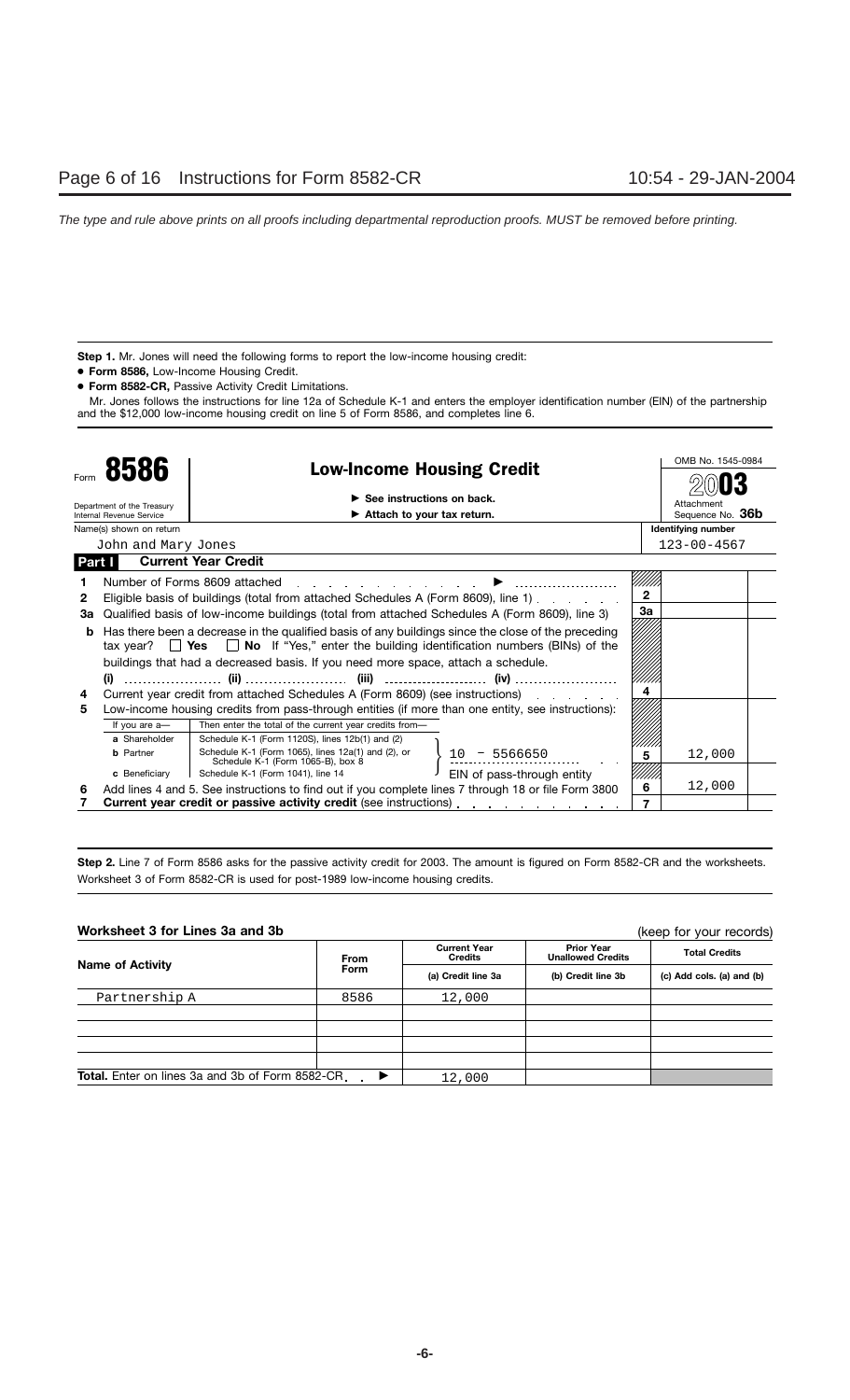**Step 3.** Mr. Jones follows the instructions for Worksheet 3 and enters the total credits from column (a) of that worksheet on line 3a of Form 8582-CR. He enters the total credits on line 3c and completes lines 5 through 7 of the form. Mr. Jones can skip Parts II and III and go to Part IV because the only credit he has is from a post-1989 low-income housing rental real estate activity. He must also complete the computation for line 35 in the instructions to get the amount to enter on line 35 of the form (see page 8).

|        | Form 8582-CR                                        | <b>Passive Activity Credit Limitations</b>                                                                                                                                                                                                    | OMB No. 1545-1034                            |
|--------|-----------------------------------------------------|-----------------------------------------------------------------------------------------------------------------------------------------------------------------------------------------------------------------------------------------------|----------------------------------------------|
|        |                                                     | $\blacktriangleright$ See separate instructions.                                                                                                                                                                                              |                                              |
|        | Department of the Treasury                          |                                                                                                                                                                                                                                               | Attachment                                   |
|        | Internal Revenue Service<br>Name(s) shown on return | $\triangleright$ Attach to Form 1040 or 1041.                                                                                                                                                                                                 | Sequence No. 89<br><b>Identifying number</b> |
|        | John and Mary Jones                                 |                                                                                                                                                                                                                                               |                                              |
| Part I |                                                     | <b>2003 Passive Activity Credits</b>                                                                                                                                                                                                          | $123 - 00 - 4567$                            |
|        |                                                     | Caution: If you have credits from a publicly traded partnership, see Publicly Traded Partnerships (PTPs) on page 15<br>of the instructions.                                                                                                   |                                              |
|        |                                                     | Credits From Rental Real Estate Activities With Active Participation (Other Than Rehabilitation<br>Credits and Low-Income Housing Credits) (See Lines 1a through 1c on page 9.)                                                               |                                              |
|        |                                                     | 1a Credits from Worksheet 1, column (a)<br>1a                                                                                                                                                                                                 |                                              |
|        |                                                     | 1b<br><b>b</b> Prior year unallowed credits from Worksheet 1, column (b)                                                                                                                                                                      |                                              |
|        |                                                     |                                                                                                                                                                                                                                               | 1c                                           |
|        | (See Lines 2a through 2c on page 9.)                | Property Placed in Service Before 1990 (or From Pass-Through Interests Acquired Before 1990)<br>2a<br><b>b</b> Prior year unallowed credits from Worksheet 2, column (b) $\ldots$ $\boxed{2b}$                                                |                                              |
|        |                                                     |                                                                                                                                                                                                                                               | 2c                                           |
|        | 3c on page 9.)                                      | Low-Income Housing Credits for Property Placed in Service After 1989 (See Lines 3a through<br>12,000<br>За<br>3a Credits from Worksheet 3, column (a)<br>3 <sub>b</sub><br><b>b</b> Prior year unallowed credits from Worksheet 3, column (b) |                                              |
|        |                                                     |                                                                                                                                                                                                                                               | 12,000<br>3c                                 |
|        |                                                     | All Other Passive Activity Credits (See Lines 4a through 4c on page 9.)                                                                                                                                                                       |                                              |
|        |                                                     | 4a l<br>4a Credits from Worksheet 4, column (a)                                                                                                                                                                                               | 4c                                           |
| 5      |                                                     |                                                                                                                                                                                                                                               | 5<br>12,000                                  |
| 6      |                                                     |                                                                                                                                                                                                                                               | 6<br>$-0-$                                   |
| 7      |                                                     | Subtract line 6 from line 5. If line 6 is more than or equal to line 5, enter -0- and see page 10                                                                                                                                             | $\overline{7}$<br>12,000                     |
|        |                                                     | Note: If your filing status is married filing separately and you lived with your spouse at any time<br>during the year, do not complete Part II, III, or IV. Instead, go to line 37.                                                          |                                              |

**Special Allowance for Low-Income Housing Credits for Property Placed in Service After 1989 Note:** *Complete this part only if you have an amount on line 3c. Otherwise, go to Part V.* **Part IV**

| 31 If you completed Part III, enter the amount from line 19. Otherwise, subtract line 16 from line 7           | -31 | 12,000 |  |
|----------------------------------------------------------------------------------------------------------------|-----|--------|--|
| 32 Enter the amount from line 30                                                                               | 32  | $-0-$  |  |
| 33 Subtract line 32 from line 31. If zero, enter -0- here and on line 36 manuscript and service and on line 36 | -33 | 12,000 |  |
|                                                                                                                | -34 | 12,000 |  |
| 35 Tax attributable to the remaining special allowance (see page 12)                                           | 35  | 8,250  |  |
|                                                                                                                |     |        |  |
|                                                                                                                | 36  | 8,250  |  |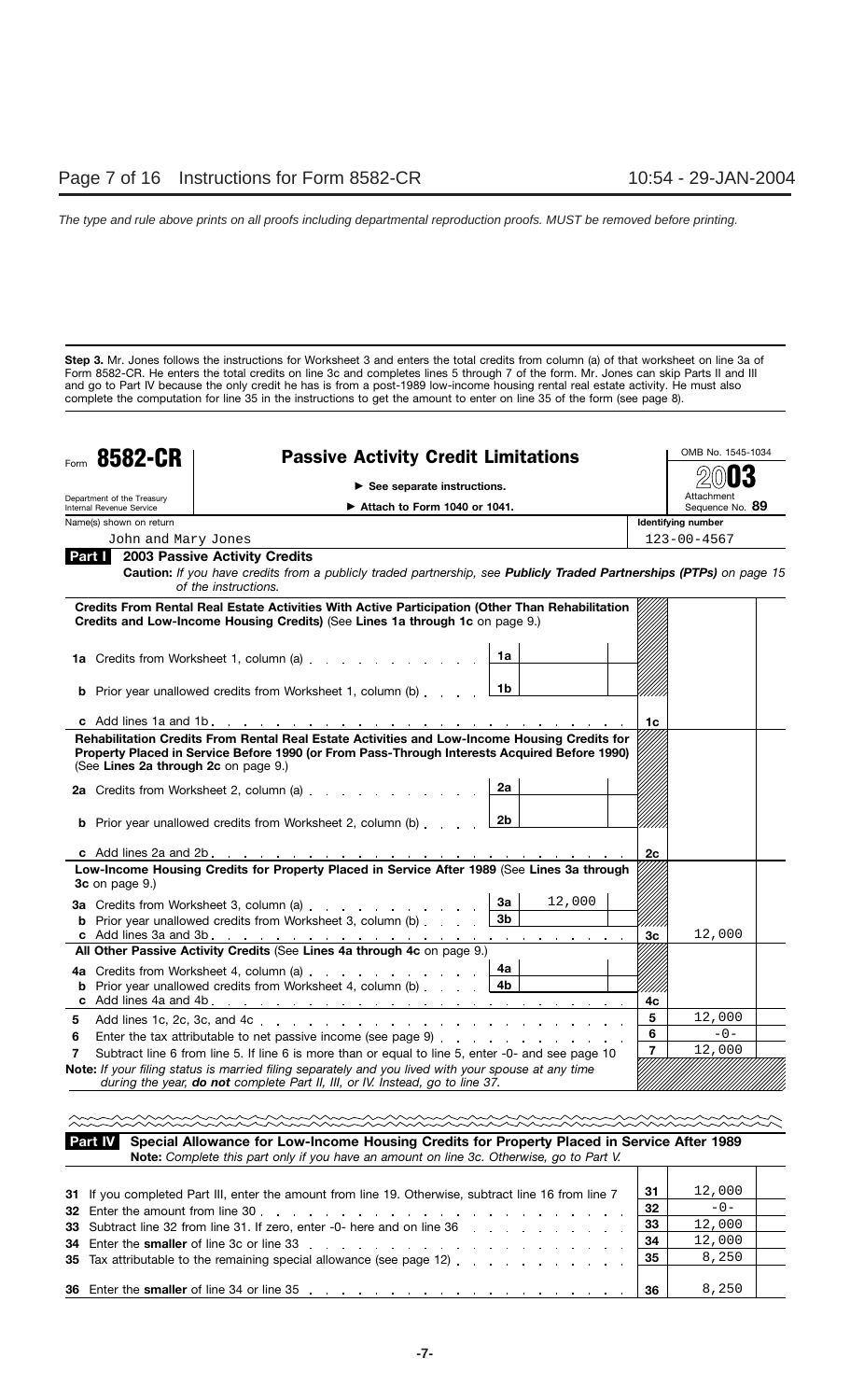### **Line 35 computation:**

| <b>Line 35.</b> Figure the tax attributable to the remaining special allowance as follows:                                                                                                                                                           |        |
|------------------------------------------------------------------------------------------------------------------------------------------------------------------------------------------------------------------------------------------------------|--------|
| 305,000                                                                                                                                                                                                                                              |        |
| <b>B.</b> Tax on line A. Use the Tax Table, Tax Rate Schedules, the Qualified Dividends and Capital Gain Tax Worksheet, or Schedule<br>D (Form 1040) (or the Qualified Dividends Tax Worksheet or Schedule D (Form 1041)), whichever applies [14] D. | 82,096 |
| <b>C.</b> Enter \$25,000 (\$12,500 if married filing separate return and you and your spouse lived apart at<br>25,000                                                                                                                                |        |
| <b>D.</b> Enter amount, if any, from line 10 of Form 8582 $\frac{-0-1}{2}$                                                                                                                                                                           |        |
| <b>E.</b> Enter amount, if any, from line 14 of Form 8582 $\frac{-0-1}{2}$                                                                                                                                                                           |        |
| 25,000                                                                                                                                                                                                                                               |        |
| 280,000<br><b>G.</b> Subtract line F from line A research and research and research and research and research and research and research and research and research and research and research and research and research and research and researc       |        |
| <b>H.</b> Tax on line G. Use the Tax Table, Tax Rate Schedules, the Qualified Dividends and Capital Gain Tax Worksheet, or Schedule<br>D (Form 1040) (or the Qualified Dividends Tax Worksheet or Schedule D (Form 1041)), whichever applies         | 73,846 |
|                                                                                                                                                                                                                                                      | 8,250  |
| J. Add lines 16 and 30 of Form 8582-CR and enter the total enters and contact the state of the state of the state of the state of the state of the state of the state of the state of the state of the state of the state of t                       | $-0-$  |
| K. Tax attributable to the remaining special allowance. Subtract line J from line I. Enter the result on line 35 of Form 8582-CR.                                                                                                                    | 8,250  |

**Note:** *When using taxable income in the above computation, it is not necessary to refigure items that are based on a percentage of adjusted gross income.*

**Step 4.** Mr. Jones completes Part V of Form 8582-CR.

### **Part V** Passive Activity Credit Allowed

| 37 Passive Activity Credit Allowed. Add lines 6, 16, 30, and 36. See page 12 to find out how to    |     |       |  |
|----------------------------------------------------------------------------------------------------|-----|-------|--|
| report the allowed credit on your tax return and how to allocate allowed and unallowed credits if  |     |       |  |
| you have more than one credit or credits from more than one activity. If you have any credits from |     |       |  |
| a publicly traded partnership, see Publicly Traded Partnerships (PTPs) on page 15.                 | -37 | 8.250 |  |

**Step 5.** After completing Form 8582-CR, Mr. Jones determines his allowed and unallowed credit. Because he has only one type of credit from a single passive activity, his allowed low-income housing credit for 2003 is the amount on line 37, or \$8,250. His unallowed credit of \$3,750 is determined by subtracting the allowed credit on line 37 from the total credit on line 5 (\$12,000 – \$8,250).

**Step 6.** Mr. Jones enters the allowed passive activity credit of \$8,250 on line 7 of Form 8586 and completes Part II of that form according to the instructions for Form 8586. The unallowed credit of \$3,750 is carried forward and used to figure the passive activity credit allowed for 2004.

|      |                                                                                                                                                                                      |                                                                                                                       |                                            |                | OMB No. 1545-0984  |  |
|------|--------------------------------------------------------------------------------------------------------------------------------------------------------------------------------------|-----------------------------------------------------------------------------------------------------------------------|--------------------------------------------|----------------|--------------------|--|
| Form | 8586<br><b>Low-Income Housing Credit</b>                                                                                                                                             |                                                                                                                       |                                            |                |                    |  |
|      |                                                                                                                                                                                      |                                                                                                                       | $\triangleright$ See instructions on back. |                | Attachment         |  |
|      | Department of the Treasury<br><b>Internal Revenue Service</b>                                                                                                                        |                                                                                                                       | Attach to your tax return.                 |                | Sequence No. 36b   |  |
|      | Name(s) shown on return                                                                                                                                                              |                                                                                                                       |                                            |                | Identifying number |  |
|      | John and Mary Jones                                                                                                                                                                  |                                                                                                                       |                                            |                | $123 - 00 - 4567$  |  |
|      | Part I                                                                                                                                                                               | <b>Current Year Credit</b>                                                                                            |                                            |                |                    |  |
|      |                                                                                                                                                                                      | Number of Forms 8609 attached                                                                                         |                                            |                |                    |  |
| 2    |                                                                                                                                                                                      | Eligible basis of buildings (total from attached Schedules A (Form 8609), line 1)                                     |                                            | $\overline{2}$ |                    |  |
| За   |                                                                                                                                                                                      | Qualified basis of low-income buildings (total from attached Schedules A (Form 8609), line 3)                         |                                            | За             |                    |  |
| b    | Has there been a decrease in the qualified basis of any buildings since the close of the preceding                                                                                   |                                                                                                                       |                                            |                |                    |  |
|      | tax year? $\Box$ Yes $\Box$ No If "Yes," enter the building identification numbers (BINs) of the<br>buildings that had a decreased basis. If you need more space, attach a schedule. |                                                                                                                       |                                            |                |                    |  |
|      |                                                                                                                                                                                      |                                                                                                                       |                                            |                |                    |  |
|      | (i)                                                                                                                                                                                  | (iv)                                                                                                                  |                                            |                |                    |  |
| 4    |                                                                                                                                                                                      | Current year credit from attached Schedules A (Form 8609) (see instructions)                                          |                                            | 4              |                    |  |
| 5    |                                                                                                                                                                                      | Low-income housing credits from pass-through entities (if more than one entity, see instructions):                    |                                            |                |                    |  |
|      | If you are a-                                                                                                                                                                        | Then enter the total of the current year credits from-                                                                |                                            |                |                    |  |
|      | a Shareholder                                                                                                                                                                        | Schedule K-1 (Form 1120S), lines 12b(1) and (2)                                                                       |                                            |                |                    |  |
|      | <b>b</b> Partner                                                                                                                                                                     | Schedule K-1 (Form 1065), lines 12a(1) and (2), or<br>Schedule K-1 (Form 1065-B), box 8                               | 5566650<br>10                              | 5              | 12,000             |  |
|      | c Beneficiary                                                                                                                                                                        | Schedule K-1 (Form 1041), line 14                                                                                     | EIN of pass-through entity                 |                |                    |  |
| 6    |                                                                                                                                                                                      | Add lines 4 and 5. See instructions to find out if you complete lines 7 through 18 or file Form 3800                  |                                            | 6              | 12,000             |  |
|      |                                                                                                                                                                                      | <b>Current year credit or passive activity credit</b> (see instructions) entitled and the contract of the contract of |                                            | 7              | 8,250              |  |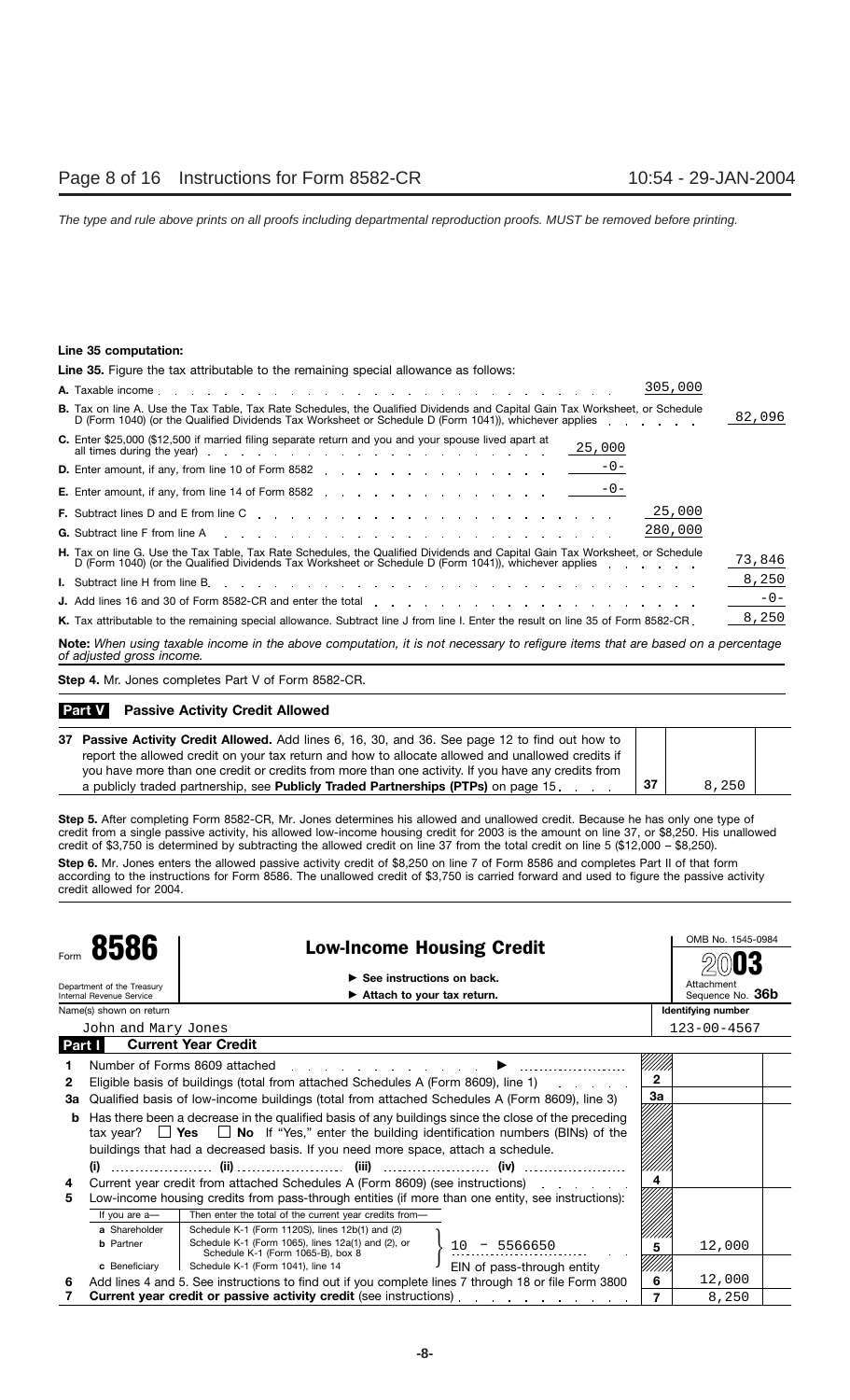3 and make a separate entry for the **Include the credits in**<br> **Include the credits in** research credit in column (a) of **Part I-2003 Passive** Worksheet 4, but not in

**Credit.** If you are not required to file Use Part I to combine your credits lived with your spouse at any time<br>Form 3800, enter the portion of the from passive activities to determine if during the year.

**Employment Credit.** Enter the activities must include the credits pass-through entity after 1989. Use credits credits from line 5 of Form 8844 in (other than rehabilitation credits or Worksheet 3 to figure the amounts to column (a) of Worksheet 1 or 4. If the credits are from more than one credits are from more than one these activities on lines 1a through<br>activity, separate the credits by 1c. Use Worksheet 1 to figure the activity, separate the credits by **1c.** Use Worksheet 1 to figure the **Lines 4a through 4c.** Individuals activity before making entries in the amounts to enter on lines 1a and 1b. must include on lines 4a through 4c worksh

**Business Employee Credit.** Enter the creation of the credits from line 5 of Form 8884<br>in column (a) of Worksheet 1 or 4. If **the creative of the separate return and lived with** amounts to enter on lines 4a and 4b. the credits are from more than one activity, separate the credits by

**Current Year Credits**<br>take into account any credits from estate activities or low-income

**Form 8844, Empowerment Zone Eines 1a through 1c.** Individuals corporation, or other pass-through<br>
Form 8844, Empowerment Zone and qualifying estates that actively entity, use lines 3a through 3c only if<br>
and Renewal Com

in column (a) of Worksheet 1 or 4. If  $\blacksquare$  separate return and lived with **ENTION** your spouse at any time activity, separate the credits by during the year, even if you actively<br>activity before making entries in the participated in the rental real estate<br>worksheet. activity include the credits in activity, include the credits in Worksheet 4, not in Worksheet 1. passive income, you must figure the

**credit.** Figure your credit from **Note:** You may take credits that have an overall loss on an entire passive activities for fuel produced arose in a prior tax year (other than disposition of your interest in a passive activities for fuel produced arose in a prior tax year (other than disposition of your interest in a<br>from a nonconventional source and low-income housing and rehabilitation passive activity, reduce net passive from a nonconventional source and low-income housing and rehabilitation enter the credit in column (a) of credits) under the special allowance Worksheet 4.  $\hskip1cm$  only if you actively participated in the to the extent of the loss (but normal real estate activity for both that rental real estate activity for both that below zero) and use only the prior year and this year. If you did not remaining net passive income in the See section 29 for more prior year and this year. If you did not information on the credit for fuel actively participate for both years, information on the credit for fuel actively participate for both years, computation on page 10. If you had a<br>
produced from a nonconventional include the credits in Worksheet 4. The passive activity loss, enter zero include the credits in Worksheet  $4$ , net passive activity loss, enter zero source. **not in Worksheet 1.** (-0-) on line 6 and go on to line 7.

**Prior Year Unallowed Lines 2a through 2c.** Individuals **Specific Instructions Credits** (including limited partners) and *the qualifying estates who had* **Current Year Credits To figure this year's PAC, you must** reh Convert any current vectors take into account any credits from estate activities or low-income<br>expenditures into credits before passive activities disallowed for prior housing credits for property placed in<br>beginning Works

Worksheet 1, 2, 3, or 4. If the credits are from more than one activity or are<br>
of more than one activity or are inne 5 of your 2002 Form 8582-CR.<br>
of more than one type separate the<br>
credits by activity or type before th

research credit in column (a) of **Part I—2003 Passive To the Worksheet 4, but not in**<br> **Activity Credits Credits** Worksheet 2 or 3, if you are **Activity Credits**<br>**Form 8586, Low-Income Housing Activity Credits examenced** filing a separate return and<br>Credit live are not required to file Use Part I to combine your credits *lived with your spouse at any time* 

Form 3800, enter the portion of the<br>
credit attributable to passive activities<br>
from line 6 of Form 8586 in column<br>
(a) of Worksheet 2 or 3.<br> **Form 8834, Qualified Electric**<br> **Form 8834, Qualified Electric**<br> **Form 8834, Qu** (a) of Worksheet 1 or 4. If the credits<br>are from more than one activity,<br>separate the credits by activity before<br>making entries in the worksheet.<br>Lines 1a through 1c. Individuals corporation, or other pass-through<br>corporat **and Renewal Community participated in rental real estate** you also acquired your interest in the participated in rental real estate<br>**Employment Credit** Enter the **contract include the credits** and pass-through entity af credits from line 5 of Form 8844 in (other than rehabilitation credits or inversible to figure the amounts to column (a) of Worksheet 1 or 4. If the low-income housing credits) from enter on lines 3a and 3b.

worksheet.<br>Worksheet.<br>**Form 8884, New York Liberty Zone**<br>**Rental Real Estate Activities** on Trusts must include credits from<br>**Business Employee Credit.** Enter page 3.<br>**Business Employee Credit.** Enter all passive activitie

**Nonconventional source fuel** tax on the net passive income. If you<br> **Credit.** Figure your credit from **Note:** You may take credits that have an overall loss on an entire income, if any, on line 4 of Form 8582<br>to the extent of the loss (but not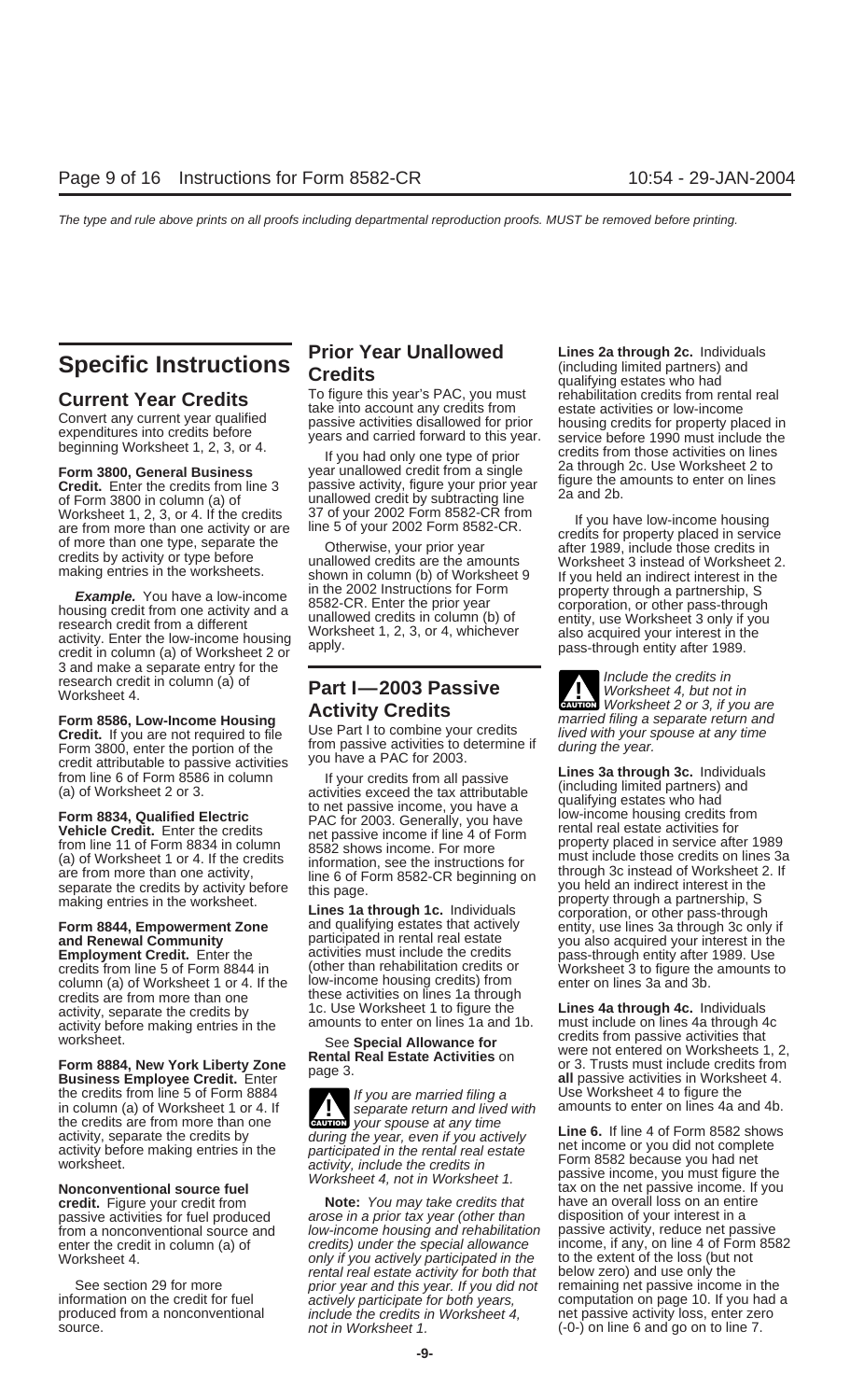| A. Taxable income<br>including net<br>passive income                                                                                                        | <b>ICPORT THE CICURS OFF THE TUITIS</b><br>normally used. Do not complete<br>Worksheets 5 through 9. | ululi opouoco di dii illiloo during tho<br>year must enter \$75,000 on line 9<br>instead of \$150,000. Married persons |
|-------------------------------------------------------------------------------------------------------------------------------------------------------------|------------------------------------------------------------------------------------------------------|------------------------------------------------------------------------------------------------------------------------|
| <b>B.</b> Tax on line $A^*$                                                                                                                                 |                                                                                                      | filing separate returns who lived with<br>their spouses at any time during the                                         |
| <b>C.</b> Taxable income without<br>net passive income                                                                                                      | <b>Part II-Special</b>                                                                               | year are not eligible for the special<br>allowance. They must enter zero (-0-)                                         |
| <b>D.</b> Tax on line $C^*$                                                                                                                                 | <b>Allowance for Rental</b>                                                                          | on line 16 and go to line 17.                                                                                          |
| <b>E.</b> Subtract line D from line B<br>and enter the result on line 6<br>of Form 8582-CR $\dots \dots \dots$                                              | <b>Real Estate Activities</b>                                                                        | Line 10. To figure modified<br>adjusted gross income, combine all                                                      |
| * For lines B and D, use the Tax Table, Tax Rate<br>Schedules, the Qualified Dividends and Capital Gain<br>Tax Worksheet, or Schedule D (Form 1040) (or the | <b>With Active Participation</b><br>Married persons filing                                           | the amounts used to figure adjusted<br>gross income except do not take into<br>account:                                |
| Qualified Dividends Tax Worksheet or Schedule D<br>$(Form 1041)$ whichever annlies                                                                          | separate returns who lived                                                                           | • Any passive activity loss as defined                                                                                 |

**Note:** When using taxable income in during the year are the above computation, it is not allowed complete Part II. necessary to refigure items that are<br>
based on a percentage of adjusted under Part II to figure the credit **Passive Activities** on page 1); based on a percentage of adjusted Use Part II to figure the credit gross income.

tax on the net passive income on line you actively participated (other than security 6 is greater than your credits from rehabilitation credits and low-income benefits; passive activities on line 5, all your housing credits). See **Rental** credits from passive activities are **Activities** on page 2 for details. section 219 for contributions to IRAs

Figure the tax on net passive allowed. In this case, enter the **Line 9.** Married persons filing

Married persons filing<br>separate returns who lived **CAUTION** with their spouses at any time in section 469(d)(1);<br>during the year are **not** eligible to **•** Any rental real estate loss allowed

rehabilitation credits and low-income benefits;<br>housing credits). See **Rental e** The deduction allowed under

income as follows. and amount from line 5 on line 37 and separate returns who lived apart from and their spouses at all times during the separate returns who lived apart from the credits on the forms report the credits on the forms their spouses at all times during the ally used. Do not complete year must enter \$75,000 on line 9 inclusions of through 9.<br> **A. Taxable incomplete** year must enter \$75,000 on line 9 instead instead of \$150,000. Married persons filing separate returns who lived with their spouses at any time during the year are **not** eligible for the special<br> **C. They must enter zero (-0-)**<br>
on line 16 and go to line 17.

- Any passive activity loss as defined in section  $469(d)(1)$ ;
- to real estate professionals (defined<br>under Activities That Are Not
- 

• Any overall loss from a PTP;<br>• The taxable amount of social Line 7. If line 7 is zero because the rental real estate activities in which • The taxable amount of social tax on the net passive income on line you actively participated (other than security and tier 1 railroad retiremen

Lines 1a and 1b. Use Worksheet 1 to figure the amounts to enter on lines 1a and 1b. Use line 1a for credits from rental real estate activities with active participation for the current year and line 1b for prior year unallowed credits from rental real estate activities with active participation in both the prior year in which the credit arose and the current year. See **Special Allowance for Rental Real Estate Activities** on page 3 for a definition of active participation.

After you complete the worksheet below, enter the totals of columns (a) and (b) on the corresponding lines of Form 8582-CR and then complete line 1c.

**Note:** *Rehabilitation credits from rental real estate activities and low-income housing credits must be entered in Worksheet 2 or 3, whichever applies, even if you actively participated in the activity.*

### **Worksheet 1 for Lines 1a and 1b** (keep for your records)

| WORKSHEEL I JOF LINES THE HIGH TD                       |             |                                       |                                               | (Reep for your records)   |  |
|---------------------------------------------------------|-------------|---------------------------------------|-----------------------------------------------|---------------------------|--|
| <b>Name of Activity</b>                                 | <b>From</b> | <b>Current Year</b><br><b>Credits</b> | <b>Prior Year</b><br><b>Unallowed Credits</b> | <b>Total Credits</b>      |  |
|                                                         | <b>Form</b> | (a) Credit line 1a                    | (b) Credit line 1b                            | (c) Add cols. (a) and (b) |  |
|                                                         |             |                                       |                                               |                           |  |
|                                                         |             |                                       |                                               |                           |  |
|                                                         |             |                                       |                                               |                           |  |
|                                                         |             |                                       |                                               |                           |  |
|                                                         |             |                                       |                                               |                           |  |
| <b>Totals.</b> Enter on lines 1a and 1b of Form 8582-CR |             |                                       |                                               |                           |  |

**Lines 2a and 2b.** Use Worksheet 2 to figure the amounts to enter on lines 2a and 2b. Use line 2a for rehabilitation credits and low-income housing credits from rental real estate activities for the current year and line 2b for prior year unallowed credits from those activities. However, use Worksheet 3 instead of Worksheet 2 if you have any low-income housing credits for property placed in service after 1989. If you held an indirect interest in the property through a partnership, S corporation, or other pass-through entity, use Worksheet 3 only if you also acquired your interest in the pass-through entity after 1989. Use this worksheet if you do not meet both requirements.

After you complete the worksheet below, enter the totals of columns (a) and (b) on the corresponding lines of Form 8582-CR and then complete line 2c.

### **Worksheet 2 for Lines 2a and 2b (keep for your records)** (keep for your records)

|                                                         | <b>From</b><br>Form | <b>Current Year</b><br><b>Credits</b> | <b>Prior Year</b><br><b>Unallowed Credits</b> | <b>Total Credits</b>      |
|---------------------------------------------------------|---------------------|---------------------------------------|-----------------------------------------------|---------------------------|
| <b>Name of Activity</b>                                 |                     | (a) Credit line 2a                    | (b) Credit line 2b                            | (c) Add cols. (a) and (b) |
|                                                         |                     |                                       |                                               |                           |
|                                                         |                     |                                       |                                               |                           |
|                                                         |                     |                                       |                                               |                           |
|                                                         |                     |                                       |                                               |                           |
|                                                         |                     |                                       |                                               |                           |
| <b>Totals.</b> Enter on lines 2a and 2b of Form 8582-CR |                     |                                       |                                               |                           |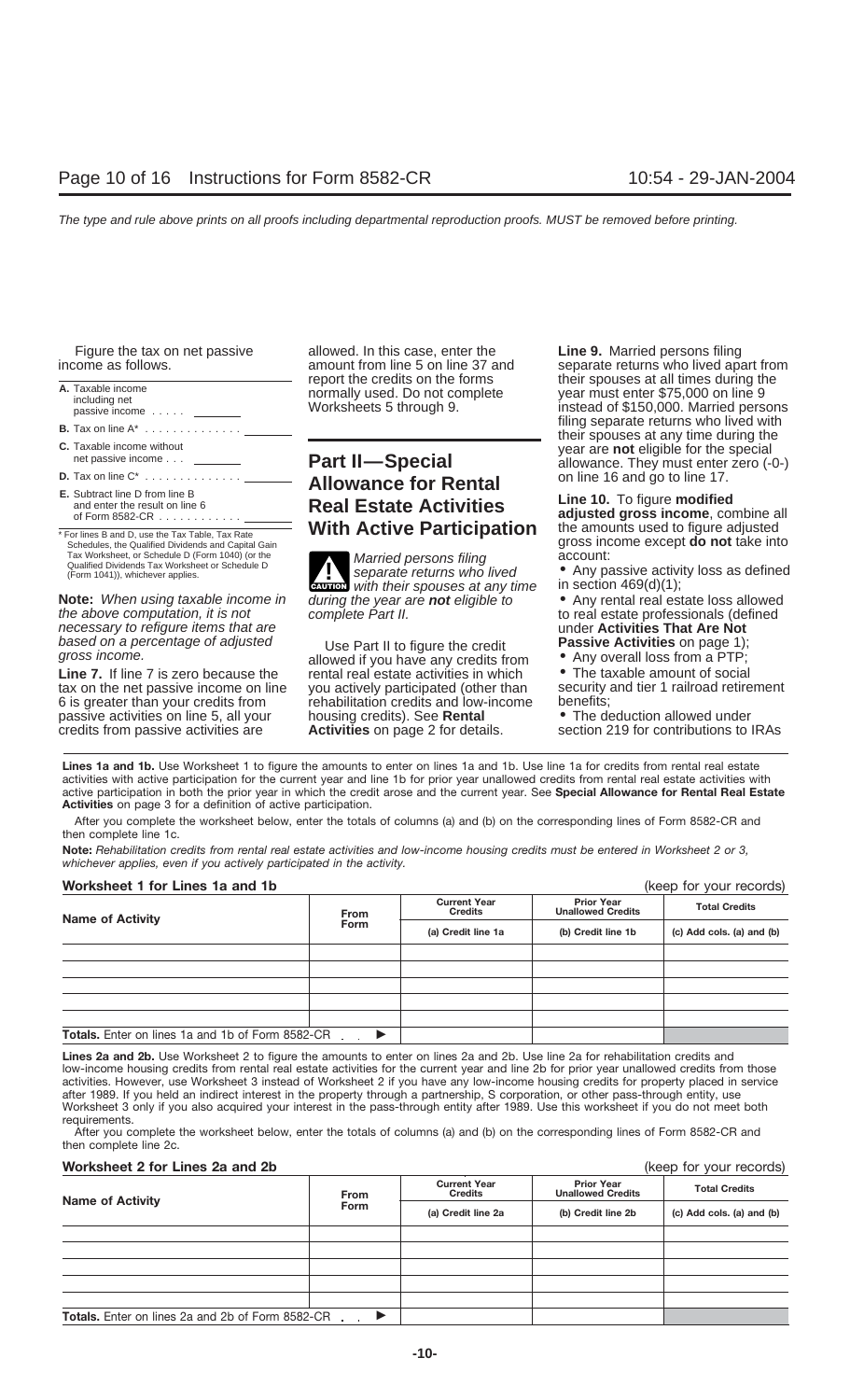and certain other qualified retirement Pub. 925 or Temporary Regulations spouses at any time during the year<br>section 1.469-2T(f) and Regulations are **not** eligible for the special

• The exclusion of amounts received do not have any net passive income under an employer's adoption after combining net income and

- 
- 
- 

Include in modified adjusted gross passive activities, the overall loss income any portfolio income and from the disposition is taken into expenses that are clearly and directly account as a nonpassive loss only to<br>allocable to portfolio income Also the extent that it exceeds that net allocable to portfolio income. Also the extent that it exceeds that net Tax Worksheet, or Schedule D (Form 1040) (or the include a passive income.<br>include any income that is treated as passive income. include any income that is treated as passive income.<br>
nonpassive income, such as overall **Line 12.** Do not enter more than<br>
gain from a PTP and net income from \$12,500 on line 12 if you are married **Note:** When using taxa gain from a PTP and net income from \$12,500 on line 12 if you are married **Note:** When using taxable incom<br>an activity or item of property subject filing a separate return and you and the above computation, it is not an activity or item of property subject filing a separate return and you and the above computation, it is not<br>to the recharacterization of passive your spouse lived apart at all times hecessary to refigure items that are to the recharacterization of passive your spouse lived apart at all times necessary to refigure items that are<br>income rules. For information on during the year. Married persons filing based on a percentage of adjusted income rules. For information on during the year. Married persons filing based on a percentage of a percentage of a percentage of a percentage of a percentage of an extent of an extent of an extent of an extent of an exten

plans;<br>
• The deduction allowed for one-half section 1.469-2(f).

of self-employment taxes; When figuring modified adjusted <sup>on line</sup> 16 and go to line 17.<br>● The exclusion from income of gross income, any overall loss from **Line 15.** Figure the tax attributable to • The exclusion from income of gross income, any overall loss from **Line 15.** Figure the tax attributable interest from series EE and I U.S. an entire disposition of an interest in the amount on line 14 as follows. interest from series EE and I U.S. an entire disposition of an interest in savings bonds used to pay higher a passive activity is taken into savings bonds used to pay higher a passive activity is taken into **education expenses**; **a** account as a nonpassive loss if you after combining net income and assistance program; losses from all other passive activities • The student loan interest (that is, line 4 of Form 8582 is a loss deduction: or **D.** Subtract line A from a from the A from the A deduction: or **zero**). If you do have net passive • The tuition and fees deduction. Income when you combine the net<br>losses and net income from all other

separate returns who lived with their

• The deduction allowed for one-half section  $1.469-2(f)$ . allowance. They must enter zero (-0-) of self-employment taxes: When figuring modified adjusted on line 16 and go to line 17.

| A. Taxable income                                                                                                                                           |
|-------------------------------------------------------------------------------------------------------------------------------------------------------------|
| <b>B.</b> Tax on line $A^*$                                                                                                                                 |
| C. Enter amount from line 14<br>of Form 8582-CR $\ldots$                                                                                                    |
| <b>D.</b> Subtract line C from line A                                                                                                                       |
| <b>E.</b> Tax on line D <sup>*</sup>                                                                                                                        |
| <b>F.</b> Subtract line E from line B<br>and enter the result on line 15<br>of Form 8582-CR $\ldots$                                                        |
| * For lines B and E. use the Tax Table. Tax Rate<br>Schedules, the Qualified Dividends and Capital Gain<br>Tax Worksheet, or Schedule D (Form 1040) (or the |

**Lines 3a and 3b.** Use Worksheet 3 to figure the amounts to enter on lines 3a and 3b for low-income housing credits for property placed in service after 1989. If you held an indirect interest in the property through a partnership, S corporation, or other pass-through entity, use Worksheet 3 only if you also acquired your interest in the pass-through entity after 1989. Use line 3a for the current year credits and line 3b for prior year unallowed credits for those activities.

After you complete the worksheet below, enter the totals of columns (a) and (b) on the corresponding lines of Form 8582-CR and then complete line 3c.

| Worksheet 3 for Lines 3a and 3b                      |             |                                                             | (keep for your records)                       |                           |  |
|------------------------------------------------------|-------------|-------------------------------------------------------------|-----------------------------------------------|---------------------------|--|
| <b>Name of Activity</b>                              | From        | <b>Current Year</b><br><b>Credits</b><br>(a) Credit line 3a | <b>Prior Year</b><br><b>Unallowed Credits</b> | <b>Total Credits</b>      |  |
|                                                      | <b>Form</b> |                                                             | (b) Credit line 3b                            | (c) Add cols. (a) and (b) |  |
|                                                      |             |                                                             |                                               |                           |  |
|                                                      |             |                                                             |                                               |                           |  |
|                                                      |             |                                                             |                                               |                           |  |
|                                                      |             |                                                             |                                               |                           |  |
|                                                      |             |                                                             |                                               |                           |  |
| Totals. Enter on lines 3a and 3b of Form 8582-CR . ▶ |             |                                                             |                                               |                           |  |

Lines 4a and 4b. Use Worksheet 4 to figure the amounts to enter on lines 4a and 4b. Use line 4a for credits from all other passive activities for the current year and line 4b for prior year unallowed credits from those activities.

After you complete the worksheet below, enter the totals of columns (a) and (b) on the corresponding lines of Form 8582-CR and then complete line 4c.

### **Worksheet 4 for Lines 4a and 4b** (keep for your records)

| <b>Name of Activity</b>                                 | <b>From</b><br><b>Form</b> | <b>Current Year</b><br>Credits | <b>Prior Year</b><br><b>Unallowed Credits</b> | <b>Total Credits</b>      |  |
|---------------------------------------------------------|----------------------------|--------------------------------|-----------------------------------------------|---------------------------|--|
|                                                         |                            | (a) Credit line 4a             | (b) Credit line 4b                            | (c) Add cols. (a) and (b) |  |
|                                                         |                            |                                |                                               |                           |  |
|                                                         |                            |                                |                                               |                           |  |
|                                                         |                            |                                |                                               |                           |  |
|                                                         |                            |                                |                                               |                           |  |
|                                                         |                            |                                |                                               |                           |  |
| <b>Totals.</b> Enter on lines 4a and 4b of Form 8582-CR |                            |                                |                                               |                           |  |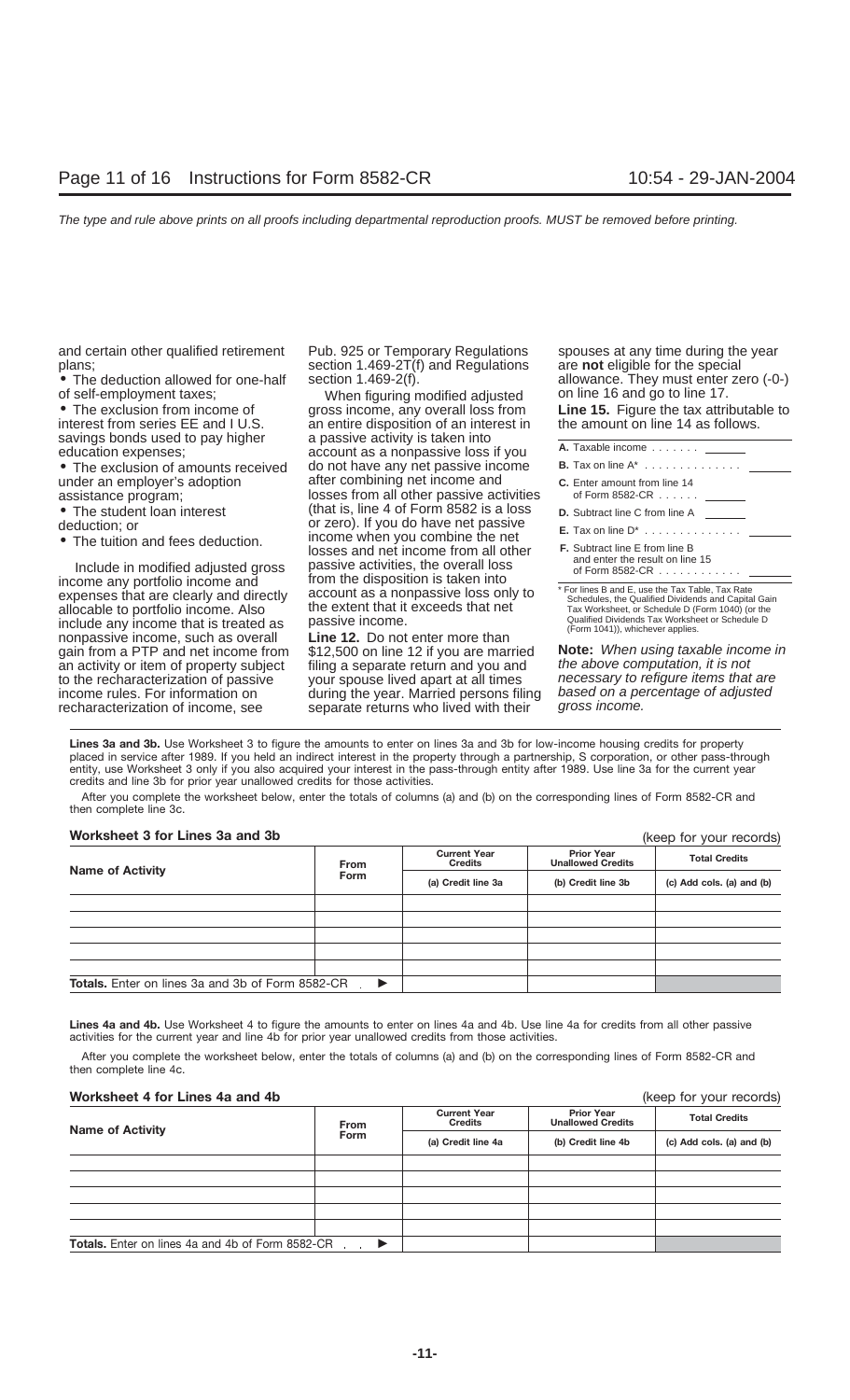**Allowance for**<br>**Rehabilitation Credits** *based on a percentage of adjusted*<br>**Rehabilitation Credits** *gross income.* **From Rental Real Estate Credit Allowed**<br> **Activities and <b>Part IV**—Special Use Part V to figure the PAC (as **Part IV—Special Carrist Duse Part V to figure the PAC (as**<br> **Low-Income Housing Allowance for** the settermined in Part I) that is allowed<br>
for 2003 for all passive activities. **Low-Income Housing Followance for<br><b>Credits for Property Low-Income Housing Credits for Property Low-Income Housing Line 37.** If you have only one type of credit, the amount on line 37 is the **Placed in Service Refore Credits for Property Conservated by Credit allowed for the year.** Enter **Placed in Service Before Credits for Property** credit allowed for the year. Ent<br>**Placed in Service After** amount on the form where it is **Placed in Service After** amount on the form where it is<br>**1989 Pass-Through Interests** 1989 **Pass-Through Interests 1989 Allowed Credits on Your Tax**<br> **A a quartized Defeated ACCO Allowed Credit Constructed A a property Return** below. Your unallowed credit

Warried persons filing the separate returns who lived during the year are **not** eligible to the allowed and with their spouses at any time complete Part IV.<br>
during the year are **not** eligible to the credit during the year **ENTION** with their spouses at any time

credits or low-income housing credits<br>for property placed in service before through a partnership, S corporation,<br>1990. Also use this part if your<br>low-income housing credit is from a<br>low-income housing credit is from a<br>par

- 
- 

Schedules, the Qualified Dividends and Capital Gain<br>
Tax Worksheet, or Schedule D (Form 1040) (or the the above computation, it is not<br>
Qualified Dividends Tax Worksheet or Schedule D<br>
(Form 1041)), whichever applies. The

**Note:** When using taxable income in based on a percentage of adjusted **Part III—Special** the above computation, it is not gross income.

**Acquired Before 1990)** Married persons filing is line 5 minus line 37.<br>Separate returns who lived is line Morksheets 5.1 separate returns who lived<br>Married persons filing **CAUTION** with their spouses at any time whichever apply on pages 13 and<br>Married persons filing

| separate returns who lived apart from<br>their spouses at all times during the<br>year must enter \$125,000 on line 21,<br>instead of \$250,000.<br>Skip lines 21 through 26 if you<br>completed Part II of this form and<br>your modified adjusted gross income | A. Taxable income ______<br><b>B.</b> Tax on line $A^*$<br><b>C.</b> Enter \$25,000<br>(\$12,500 if married<br>filing separate return<br>and you and your<br>spouse lived apart at<br>all times during the                                        | business credit allowed.<br>Form 8586. If you are not required to<br>file Form 3800, enter on line 7 of<br>Form 8586 any allowed low-income<br>housing credit.<br><b>Form 8834.</b> Enter on line 13 of Form<br>8834 the passive activity qualified<br>electric vehicle credit allowed. |
|------------------------------------------------------------------------------------------------------------------------------------------------------------------------------------------------------------------------------------------------------------------|---------------------------------------------------------------------------------------------------------------------------------------------------------------------------------------------------------------------------------------------------|-----------------------------------------------------------------------------------------------------------------------------------------------------------------------------------------------------------------------------------------------------------------------------------------|
| on line 10 in Part II was \$100,000 or<br>less (\$50,000 or less if married filing<br>separately and you lived apart from<br>your spouse for the entire year).<br>Instead, enter the amount from line<br>15 on line 27.                                          | year) $\ldots$ $\ldots$ $\ldots$<br><b>D.</b> Enter amount, if<br>any, from line 10 of<br>Form 8582 $\ldots$<br><b>E.</b> Enter the amount,<br>if any, from line 14                                                                               | <b>Form 8844.</b> Enter on line 7 of Form<br>8844 the passive activity<br>empowerment zone and renewal<br>community employment credit<br>allowed.                                                                                                                                       |
| Line 24. Do not enter more than<br>\$12,500 on line 24 if you are married<br>filing a separate return and lived apart<br>from your spouse for the entire year.                                                                                                   | of Form 8582<br><b>F.</b> Subtract lines D and E<br>from line $C_1, \ldots, C_n, C_n$<br><b>G.</b> Subtract line F from line A                                                                                                                    | Form 8884. Enter on line 7 of Form<br>8884 the passive activity New York<br>Liberty Zone business employee<br>credit allowed.                                                                                                                                                           |
| <b>Line 27.</b> Figure the tax attributable to<br>the amount on line 26 as follows.                                                                                                                                                                              | <b>H.</b> Tax on line $G^*$<br>I. Subtract line H from line B _____                                                                                                                                                                               | <b>Nonconventional Source Fuel</b><br>Credit. If you have an allowed<br>passive activity credit for fuel                                                                                                                                                                                |
| A. Taxable income                                                                                                                                                                                                                                                | J. Add lines 16 and 30 of<br>Form 8582-CR and enter the total                                                                                                                                                                                     | produced from a nonconventional<br>source, see section 29 for limitations                                                                                                                                                                                                               |
| C. Enter amount from line 26<br>of Form 8582-CR $\ldots$ $\ldots$                                                                                                                                                                                                | K. Tax attributable to the remaining<br>special allowance. Subtract line J<br>from line I. Enter the result on<br>line 35 of Form 8582-CR $\ldots$                                                                                                | and adjustments to the credit. Attach<br>a separate schedule to your tax<br>return showing how you figured the                                                                                                                                                                          |
| <b>D.</b> Subtract line C from line A<br><b>E.</b> Tax on line $D^*$<br><b>F.</b> Subtract line E from line B and enter<br>the result on line 27 of Form 8582-CR                                                                                                 | *For lines B and H, use the Tax Table, Tax Rate<br>Schedules, the Qualified Dividends and Capital Gain<br>Tax Worksheet, or Schedule D (Form 1040) (or the<br>Qualified Dividends Tax Worksheet or Schedule D<br>(Form 1041)), whichever applies. | credit. If you have both passive and<br>nonpassive credits, combine the<br>credits before applying the limitations<br>and adjustments. Report the credit on<br>والقصار ومقاصره والمستحلف المتحال المتحال والمستحدث والمستحلف                                                            |

necessary to refigure items that are

# **Part V—Passive Activity**

credit, the amount on line 37 is the<br>credit allowed for the year. Enter this

Gallowed credits if you have credits<br>
during the year are **not** eligible to<br>
complete Part IV to figure the credit<br>
complete Part IV to figure the credit<br>
complete Part IV to figure the credit<br>
during the year are **not** el

3800 the total passive activity general **Line 21.** Married persons filing business credit allowed. separate returns who lived apart from **A.** Taxable income .........

and adjustments. Report the credit on \*For lines B and E, use the Tax Table, Tax Rate the Unity of the lines in the line specified by the instructions<br>Schedules, the Qualified Dividends and Capital Gain **Note:** When using taxable income in for the tax return y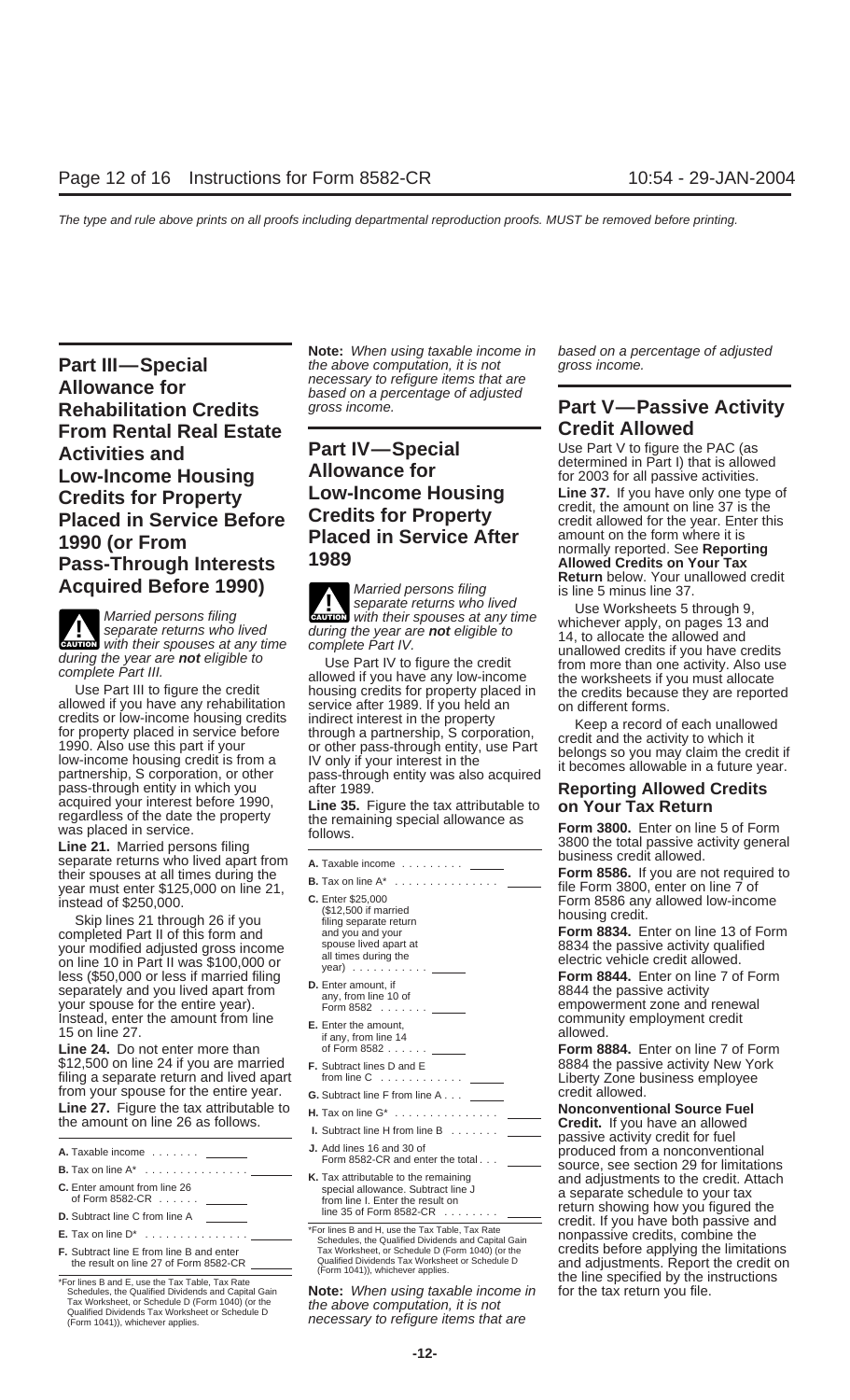### **Instructions for Worksheet 5**

Complete Worksheet 5 if you have an amount on line 1c of Form 8582-CR and you have credits from more than one activity.

**Column (a).** Enter the credits from Worksheet 1, column (c), in column (a) of this worksheet.

**Column (b).** Divide each of the credits shown in column (a) by the total of the credits in column (a) and enter the ratio for each of the activities in column (b). The total of all the ratios must equal 1.00.

Column (c). Multiply line 16 of Form 8582-CR by the ratios in column (b) and enter the result in column (c). If the total of this column is the same as the total of column (a), all credits for the activities in column (a) of this worksheet are allowed. Report them on the forms normally used, and complete Worksheet 6 if you have credits shown in Worksheet 2. Also complete Worksheet 7 or 8 if you have credits shown in Worksheet 3 or 4. If the total of column (a) is more than the total of column (c), complete column (d).

**Column (d).** Subtract column (c) from column (a) and enter the result in this column. Also enter the name of each activity and the form the credit is reported on in Worksheet 8 and enter the amount from column (d) of this worksheet in column (a) of Worksheet 8. Also complete Worksheet 6 or 7 if you have credits on line 2c or 3c of Form 8582-CR.

### **Worksheet 5 for Credits on Line 1a or 1b** (keep for your records)

| <b>Name of Activity</b> | Form To Be<br>Reported on | (a) Credits | (b) Ratios | (c) Special<br>Allowance | (d) Subtract<br>column (c) from<br>column (a) |
|-------------------------|---------------------------|-------------|------------|--------------------------|-----------------------------------------------|
|                         |                           |             |            |                          |                                               |
|                         |                           |             |            |                          |                                               |
|                         |                           |             |            |                          |                                               |
|                         |                           |             |            |                          |                                               |
|                         |                           |             |            |                          |                                               |
| <b>Totals</b>           |                           |             | 1.00       |                          |                                               |

### **Instructions for Worksheet 6**

Complete Worksheet 6 if you have an amount on line 2c of Form 8582-CR and you have credits from more than one activity.

**Column (a).** Enter the credits from Worksheet 2, column (c), in column (a) of this worksheet.

**Column (b).** Divide each of the credits shown in column (a) by the total of the credits in column (a) and enter the ratio for each of the activities in column (b). The total of all the ratios must equal 1.00.

**Column (c).** Multiply line 30 of Form 8582-CR by the ratios in column (b) and enter the result in column (c). If the total of this column is the same as the total of column (a), all credits for the activities in column (a) of this worksheet are allowed. Report them on the forms normally used, and complete Worksheet 7 or 8 if you have credits shown in Worksheet 3 or 4 or amounts in column (d) of Worksheet 5. If the total of column (a) is more than the total of column (c), complete column (d).

**Column (d).** Subtract column (c) from column (a) and enter the result in this column. Also enter the name of each activity and the form the credit is reported on in Worksheet 8 and enter the amount from column (d) of this worksheet in column (a) of Worksheet 8.

### **Worksheet 6 for Credits on Line 2a or 2b** (keep for your records)

| <b>WOI KSILEEL O TOT CIEGILS OIT LITTE ZA OI ZD</b>                                       |                           |             |            | IVEED IN YOUI IECOINS)   |                                               |
|-------------------------------------------------------------------------------------------|---------------------------|-------------|------------|--------------------------|-----------------------------------------------|
| <b>Name of Activity</b>                                                                   | Form To Be<br>Reported on | (a) Credits | (b) Ratios | (c) Special<br>Allowance | (d) Subtract<br>column (c) from<br>column (a) |
|                                                                                           |                           |             |            |                          |                                               |
|                                                                                           |                           |             |            |                          |                                               |
|                                                                                           |                           |             |            |                          |                                               |
|                                                                                           |                           |             |            |                          |                                               |
|                                                                                           |                           |             |            |                          |                                               |
| <b>Totals</b><br>the contract of the contract of the<br>the company of the company of the | the contract of           |             | 1.00       |                          |                                               |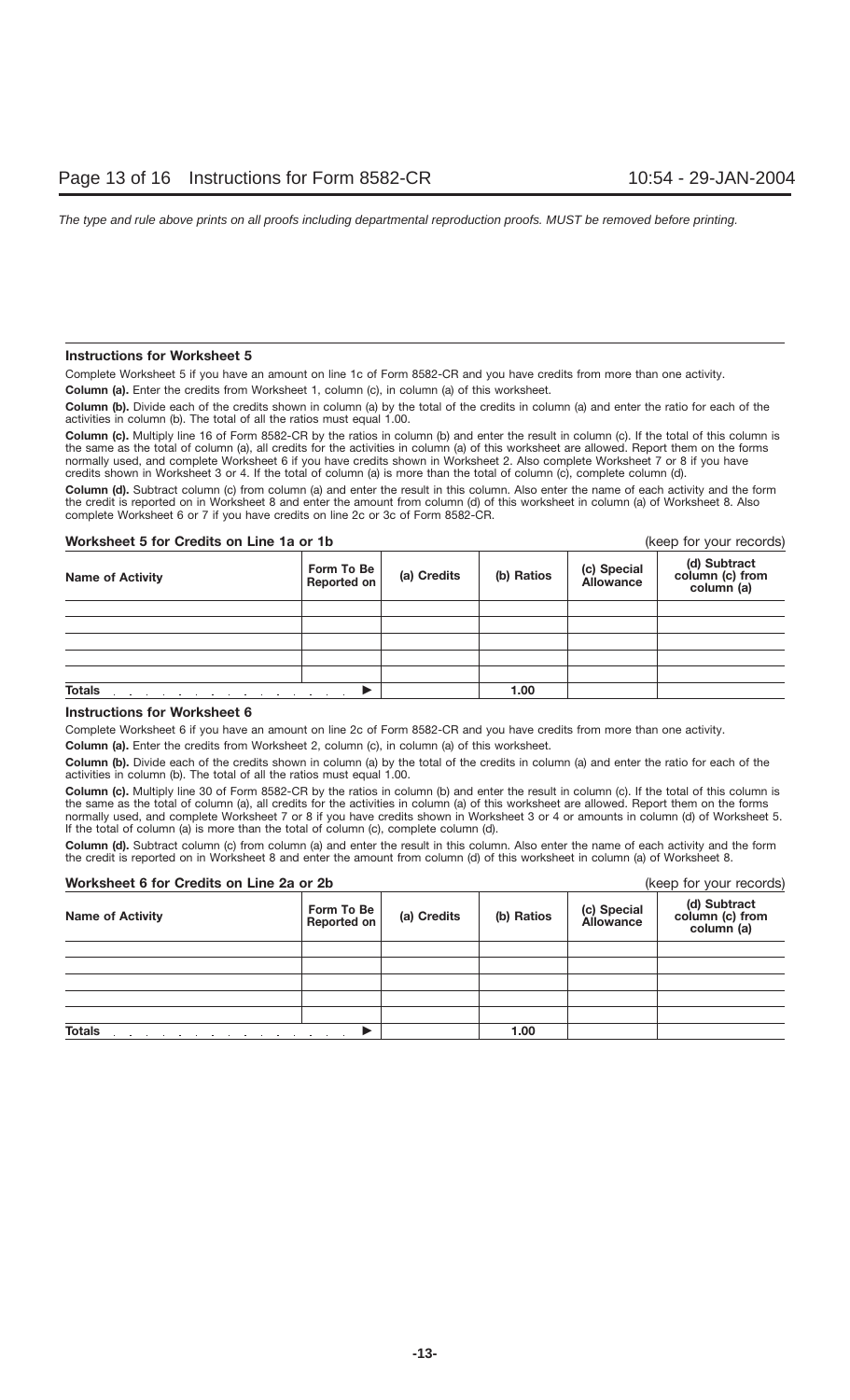### **Instructions for Worksheet 7**

Complete Worksheet 7 if you have credits on line 3c of Form 8582-CR and you have credits from more than one activity.

**Column (a).** Enter the credits from Worksheet 3, column (c), in column (a) of this worksheet.

**Column (b).** Divide each of the credits shown in column (a) by the total of the credits in column (a) and enter the ratio for each of the activities in column (b). The total of all the ratios must equal 1.00.

**Column (c).** Multiply line 36 of Form 8582-CR by the ratios in column (b) and enter the result in column (c). If the total of this column is the same as the total of column (a), all credits for the activities in column (a) of this worksheet are allowed. Report them on the forms normally used, and complete Worksheet 8 if you have credits shown in Worksheet 4 or amounts in column (d) of Worksheet 5 or 6. If the total of column (a) is more than the total of column (c), complete column (d).

**Column (d).** Subtract column (c) from column (a) and enter the result in this column. Also enter the name of each activity and the form the credit is reported on in Worksheet 8 and enter the amount from column (d) of this worksheet in column (a) of Worksheet 8.

| Worksheet 7 for Credits on Line 3a or 3b                                         |                           |             |            | (keep for your records)  |                                               |
|----------------------------------------------------------------------------------|---------------------------|-------------|------------|--------------------------|-----------------------------------------------|
| <b>Name of Activity</b>                                                          | Form To Be<br>Reported on | (a) Credits | (b) Ratios | (c) Special<br>Allowance | (d) Subtract<br>column (c) from<br>column (a) |
|                                                                                  |                           |             |            |                          |                                               |
|                                                                                  |                           |             |            |                          |                                               |
|                                                                                  |                           |             |            |                          |                                               |
|                                                                                  |                           |             |            |                          |                                               |
|                                                                                  |                           |             |            |                          |                                               |
| <b>Totals</b><br>and a series of the contract of the contract of the contract of |                           |             | 1.00       |                          |                                               |

### **Instructions for Worksheet 8**

Complete Worksheet 8 if you have credits on line 4c of Form 8582-CR from more than one activity or reported on different forms or you have amounts in column (d) of Worksheets 5, 6, or 7.

**Column (a).** Enter the amounts, if any, from column (c) of Worksheet 4 and column (d) of Worksheets 5, 6, and 7.

**Column (b).** Divide each of the credits in column (a) by the total of all the credits in column (a) and enter the ratio for each of the activities in column (b). The total of all the ratios must equal 1.00.

**Column (c).** Complete the following computation:

**A.** Enter line 5 of Form 8582-CR  $\sim 10^{-11}$  $\mathbf{r}$  ,  $\mathbf{r}$  ,  $\mathbf{r}$  ,  $\mathbf{r}$  ,  $\mathbf{r}$ 

**B.** Enter line 37 of Form 8582-CR . . . . . . . . . . . . . **C.** Subtract line B from line A

Multiply line C by the ratios in column (b) and enter the results in column (c). Complete Worksheet 9 to determine the credits allowed for 2003.

### **Worksheet 8—Allocation of Unallowed Credits** (keep for your records)

|                                                    | $(1.55)$ . $5.75$ . $1.55$ . $5.6$                          |             |            |                       |
|----------------------------------------------------|-------------------------------------------------------------|-------------|------------|-----------------------|
| <b>Name of Activity</b>                            | Form To Be<br>Reported on                                   | (a) Credits | (b) Ratios | (c) Unallowed Credits |
|                                                    |                                                             |             |            |                       |
|                                                    |                                                             |             |            |                       |
|                                                    |                                                             |             |            |                       |
|                                                    |                                                             |             |            |                       |
|                                                    |                                                             |             |            |                       |
| <b>Totals</b><br>the company of the company of the | the control of the control of the control of the control of |             | 1.00       |                       |

### **Instructions for Worksheet 9**

**Column (a).** Enter all the activities shown in Worksheet 8. The credits entered in column (a) of this worksheet are the credits shown in column (c) of Worksheets 1, 2, 3, and 4 for the activities listed in Worksheet 8.

**Column (b).** Enter the amounts from column (c) of Worksheet 8 in this column. These are your **unallowed credits for 2003.**

**Column (c).** Subtract column (b) from column (a). These are the **allowed credits for 2003.** Report the amounts in this column on the forms normally used. See **Reporting Allowed Credits on Your Tax Return** on page 12.

### **Worksheet 9—Allowed Credits** (keep for your records)

| worksheet 9—Allowed Credits                                                      | (Keep for your records)   |             |                       |                     |
|----------------------------------------------------------------------------------|---------------------------|-------------|-----------------------|---------------------|
| <b>Name of Activity</b>                                                          | Form To Be<br>Reported on | (a) Credits | (b) Unallowed Credits | (c) Allowed Credits |
|                                                                                  |                           |             |                       |                     |
|                                                                                  |                           |             |                       |                     |
|                                                                                  |                           |             |                       |                     |
|                                                                                  |                           |             |                       |                     |
|                                                                                  |                           |             |                       |                     |
| <b>Totals</b><br>the contract of the contract of the contract of the contract of |                           |             |                       |                     |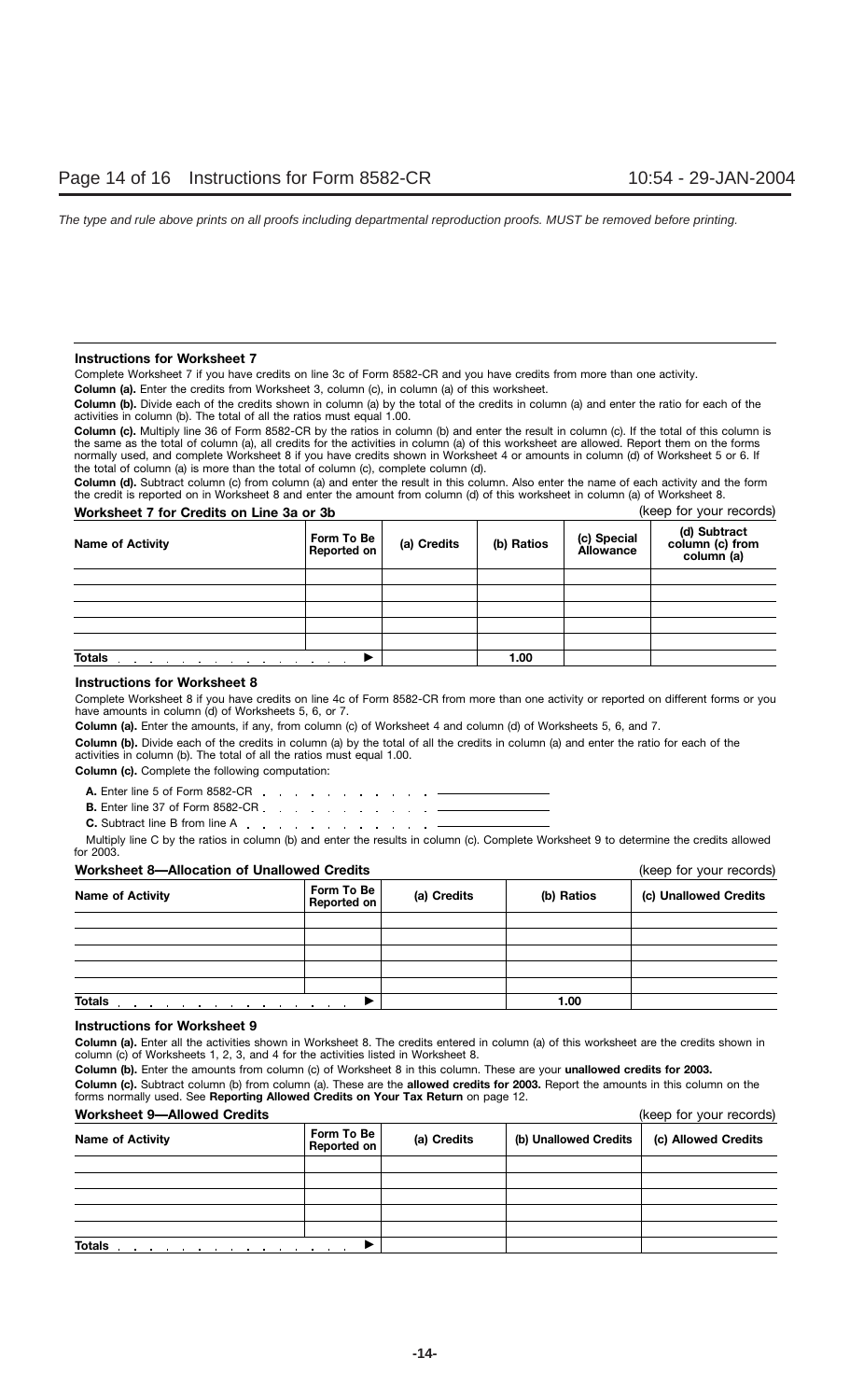A PTP is a partnership whose **FIGILETTS**<br>interests are traded on an established Complete Steps 1 and 2 only if you allowance are the smaller of the to

An established securities market net passive income from each PTP includes any national securities with passive activity credits (including includes any national securities with passive activity credits (including<br>exchange and any local exchange prior year unallowed credits) by **Note:** Complete Steps 6 through 8<br>registered under the Securities following the st registered under the Securities following the steps shown in the<br>
Exchange Act of 1934 or exempted worksheet in the line 6 instructions<br>
from registration because of the beginning on page 9. Complete a<br>
limited volume of t includes any over-the-counter market. PTP with net passive income.<br>Step 6. Reduce low-income housing

persons, such as brokers or dealers, under one or more steps below. attributable to net passive income persons, in the complete Steps 3 through 5 only if from that PTP, which was figured in

The substantial equivalent of a<br>secondary market exists if there is no<br>identifiable market exists if there is no<br>identifiable market maker, but holders low-income housing credits for<br>of interests have a readily available,<br>

A credit from a passive activity held Step 1, attributable to net passive **Step 8.** Low-income housing credits through a PTP is allowed to the income from that PTP.<br>
extent of the tax attributable to net Step 4. Before be passive income from that partnership. complete Form 8582-CR if you have 1<br>In addition, rehabilitation credits and any passive credits that are not from rental real estate activities held 30, and 36, if any, of Form 8582-CR,  $\frac{1}{100}$  through PTPs are allowed to the  $\frac{1}{100}$  from the amount on line 27 of Form losses and credits from rental real

passive activities held through PTPs.

interests are traded on an established Complete Steps 1 and 2 only if you allowance are the smaller of the total<br>securities market or are readily have net passive income from a PTP credits from Step 3 or the amount securities market or are readily have net passive income from a PTP<br>tradable on a secondary market (or with passive activity credits (including tradable on a secondary market (or with passive activity credits (including figured in Step 4. If Step 4 is smaller<br>its substantial equivalent) relationary prior year unallowed credits). The substantial equivalent in

**Step 1.** Figure the tax attributable to Step 4 pro rata to the net be created by net be created by net to the c

**Step 2.** Passive activity credits from **Step 6.** Reduce low-income housing ach PTP are allowed to the extent of credits (including prior year unallowed A secondary market generally each PTP are allowed to the extent of exists if a person stands ready to the tax attributable to net passive make a market in the interest. An income from the same PTP. Credits after 1989 from each PTP in which<br>interest is treated as readily tradable in excess of the tax attributable to net you also acquired your interest after interest is treated as readily tradable in excess of the tax attributable to net you also acquired your intere<br>if the interest is regularly guoted by passive income may be allowed 1989 to the extent of the tax if the interest is regularly quoted by passive income may be allowed 1989 to the extent of the tax<br>persons, such as brokers or dealers, under one or more steps below. The altributable to net passive income

who are making a market in the from that Complete Steps 3 through 5 only if  $\frac{1}{2}$  interest.<br>interest. your passive activity credits (including  $\frac{1}{2}$  on  $\frac{1}{2}$  interest.

a secondary market exists if from rental real estate activities from a large prospective buyers and sellers have each PTP, low-income housing from PTPs, complete the steps prospective buyers and sellers have each PTP, low-income housing from PTPs, complete the steps<br>the opportunity to buy, sell, or effectis for property placed in service shown in the worksheet in the li the opportunity to buy, sell, or credits for property placed in service shown in the worksheet in the line 35<br>exchange interests in a timeframe before 1990 from each PTP, and any instructions on page 12. Subtract the exchange interests in a timeframe before 1990 from each PTP, and any instructions on page 12. Subtract the<br>and with the requilarity and continuity low-income housing credits (including credits allowed in Step 5 above from and with the regularity and continuity<br>that the existence of a market maker<br>would provide.<br>the tax figured on line K of that<br>each PTP in which you acquired your<br>worksheet. The result is the tax<br>tis the tax<br>tis the tax each PTP in which you acquired your worksheet. The result is the tax<br>interest before 1990 (regardless of attributable to the special allowance meterst before 1990 (regardless of attributable to the special allowance<br> **Credits From PTPs** the date placed in service) to the available for the credits in Step 6.<br>
A credit from a passive activity held Step 1, attributa

extent of the tax attributable to net **Step 4.** Before beginning this step, for property placed in service after<br>passive income from that partnership, complete Form 8582-CR if you have 1989 from a PTP in which you also any passive credits that are not from acquired your interest after 1989 are<br>PTPs. Subtract the total of lines 16 the smaller of the total credits from low-income housing credits from PTPs. Subtract the total of lines 16, the smaller of the total credits from<br>
rental real estate activities held 30, and 36, if any, of Form 8582-CR. Step 6 or the amount figured in Step through PTPs are allowed to the from the amount on line 27 of Form 7. If Step 7 is smaller than Step 6, extent of any special allowance that 8582-CR, to figure the tax attributable allocate the amount in Step 7 pro remains after taking into account to the special allowance available for to to the credits in Step 3.

estate activities not owned through the set of the set of the set of the credits are<br>
PTPs. See **Special Allowance for** trom PTPs, complete lines 21 through the set of the credits from Steps 2,<br> **Rental Real Estate Activit Do not** enter credits from available for the credits in Step 3. **Step 10.** Figure the allowed and PTPs on the worksheets or on **Step 5.** Rehabilitation credits from unallowed credits from each PTP. Form 8582-CR. Instead, Form 8582-CR. Instead, use rental real estate activities of PTPs, Report the allowed credits from each PTP **EXECUTE:** Figure the allowed and **EXECUTE:** Form 8582-CR. Instead, use rental real estate activities of PTPs, Repo **ENDER FORM S582-CR.** Instead, use rental real estate activities of PTPs, Report the allowed credits on the the following steps to figure the low-income housing credits for forms normally used. Keep a record allowed and un

**Publicly Traded Computation of Allowed** housing credits from PTPs in which **PLACE COMPUTE COMPUTE CONCLUSTER** Number of **PLACE COMPUTE CONCLUSTER Partnerships (PTPs) Passive Activity Credits** you acquired your interest before **Partnerships (PTPs Prom PTPs** its substantial equivalent). prior year unallowed credits). than Step 3, allocate the amount in<br>Step 1. Figure the tax attributable to Step 4 pro rata to the credits from

credits) for property placed in service

allocate the amount in Step 7 pro rata<br>to the credits from each PTP in Step